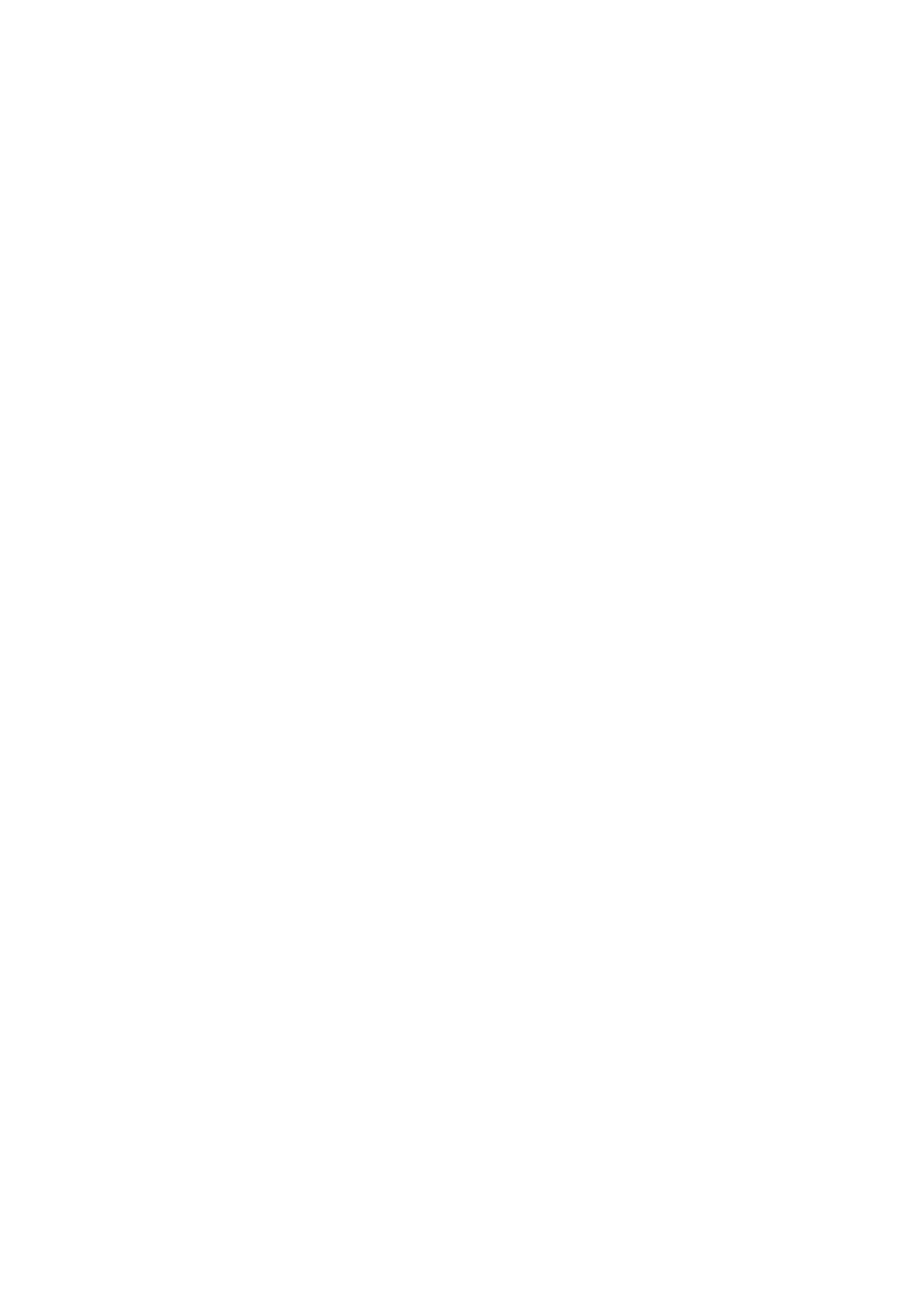# **Table of Contents**

# **OVERVIEW OF THE NATIONAL PAYMENT SYSTEM IN NAMIBIA .............................** 127

| 1.1           |  |  |  |
|---------------|--|--|--|
| $1.2^{\circ}$ |  |  |  |
|               |  |  |  |
|               |  |  |  |
|               |  |  |  |
|               |  |  |  |
|               |  |  |  |
| 1.3           |  |  |  |
| 1.4           |  |  |  |

#### 2. SUMMARY INFORMATION ON PAYMENT MEDIA  $\overline{a}$  ,  $\overline{a}$

| <b>3.2</b> |  |                                       |
|------------|--|---------------------------------------|
|            |  |                                       |
|            |  |                                       |
|            |  |                                       |
|            |  |                                       |
|            |  |                                       |
|            |  |                                       |
|            |  |                                       |
|            |  | PRESENT INTERBANK EXCHANGE AND<br>3.1 |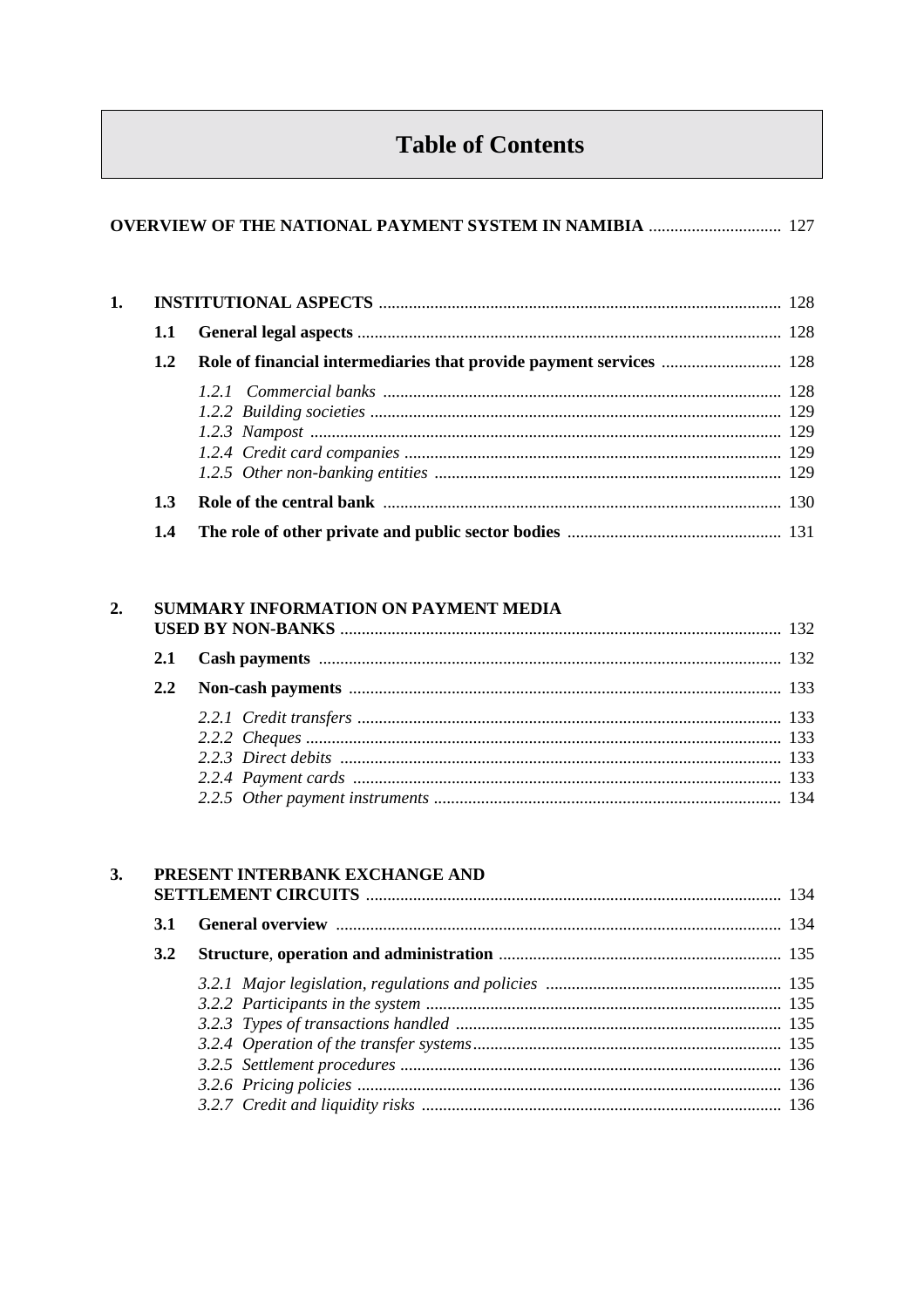| 4. | SPECIAL USE OF INTERBANK TRANSFER SYSTEMS FOR INTERNATIONAL |  |  |  |  |
|----|-------------------------------------------------------------|--|--|--|--|
|    |                                                             |  |  |  |  |
|    |                                                             |  |  |  |  |
|    | 4.2                                                         |  |  |  |  |

#### **5. THE ROLE OF THE CENTRAL BANK IN INTERBANK SETTLEMENT SYSTEMS** ......................................................................... 137

| 6. |            |  |
|----|------------|--|
|    | <b>6.1</b> |  |
|    |            |  |

|--|--|--|--|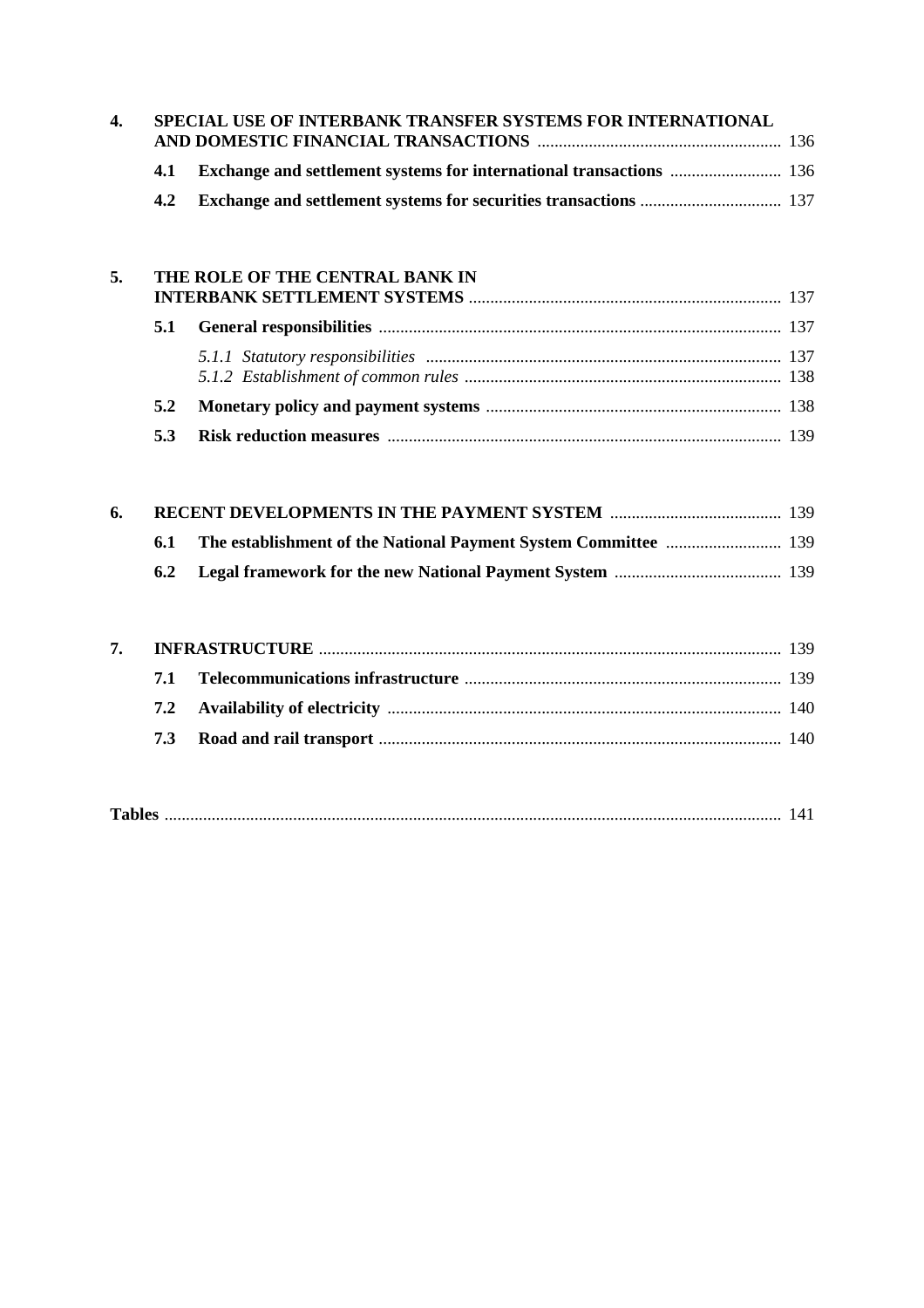#### **OVERVIEW OF THE NATIONAL PAYMENT SYSTEM IN NAMIBIA**

#### **Background information**

Over the last few years increased attention has been given to the issue of the payment and settlement systems. Many developing nations and the countries of Eastern Europe and the former Soviet Union have been redesigning their payment systems to support market economies which those countries have embraced.

The current Namibian payment system has undergone a few changes since Namibia's independence on 21st March 1990. The system provides a wide range of payment facilities (under various payment stream options) for domestic as well as international payments. The participants in the payment system comprise five commercial banks, one building society, the Post Savings Bank and the Bank of Namibia (the central bank).

The Bank of Namibia has the responsibility to ensure the overall soundness and efficiency of the payment system. The Bank is the controller of the clearing house and provides accommodation accounts to all clearing banks to facilitate settlement.

Namibia has a well-established financial system which is controlled by legislation and state agencies working through the Bank of Namibia.

#### **Present state of payment system**

Payment systems in Namibia compare favourably with those in developed countries as far as customer services are concerned. Although the rural areas are densely populated (up to 65% of total population) cash is utilised as a means to pay low value transactions whilst a wide range of payment instruments and services are offered by the banking sector.

Cash, cheques, paper based credit transfers, credit-, debit- and prepaid cards, trade bills, electronic funds transfer services, S.W.I.F.T. transfers and Automated Teller Machines (ATMs) are all widely used. Even cross-border payments through the Automated Clearing Bureau (ACB) in South Africa are an accepted means of payment. There is noticeable public interest in electronic banking since the introduction of the Internet as more people are demanding home banking facilities.

Presently local interbank and settlement payments are facilitated through a manual clearing system, with physical delivery and exchange of payment instruments taking place at an agreed venue.

#### **New developments and projects being undertaken**

Pursuant to the launching of the SADC initiative on payment systems, Namibia embarked upon a visionary approach by drawing up a strategic plan in order to steer the current payments system to meet the demands of the Vision 2005 of free trade in the SADC region.

During 19th-21st August 1997 Namibia held a sensitisation workshop, where all or most of the stakeholders were invited and participated. It was resolved to establish a country project committee to manage the payment systems project. This committee is to spearhead the National Payment Systems strategy.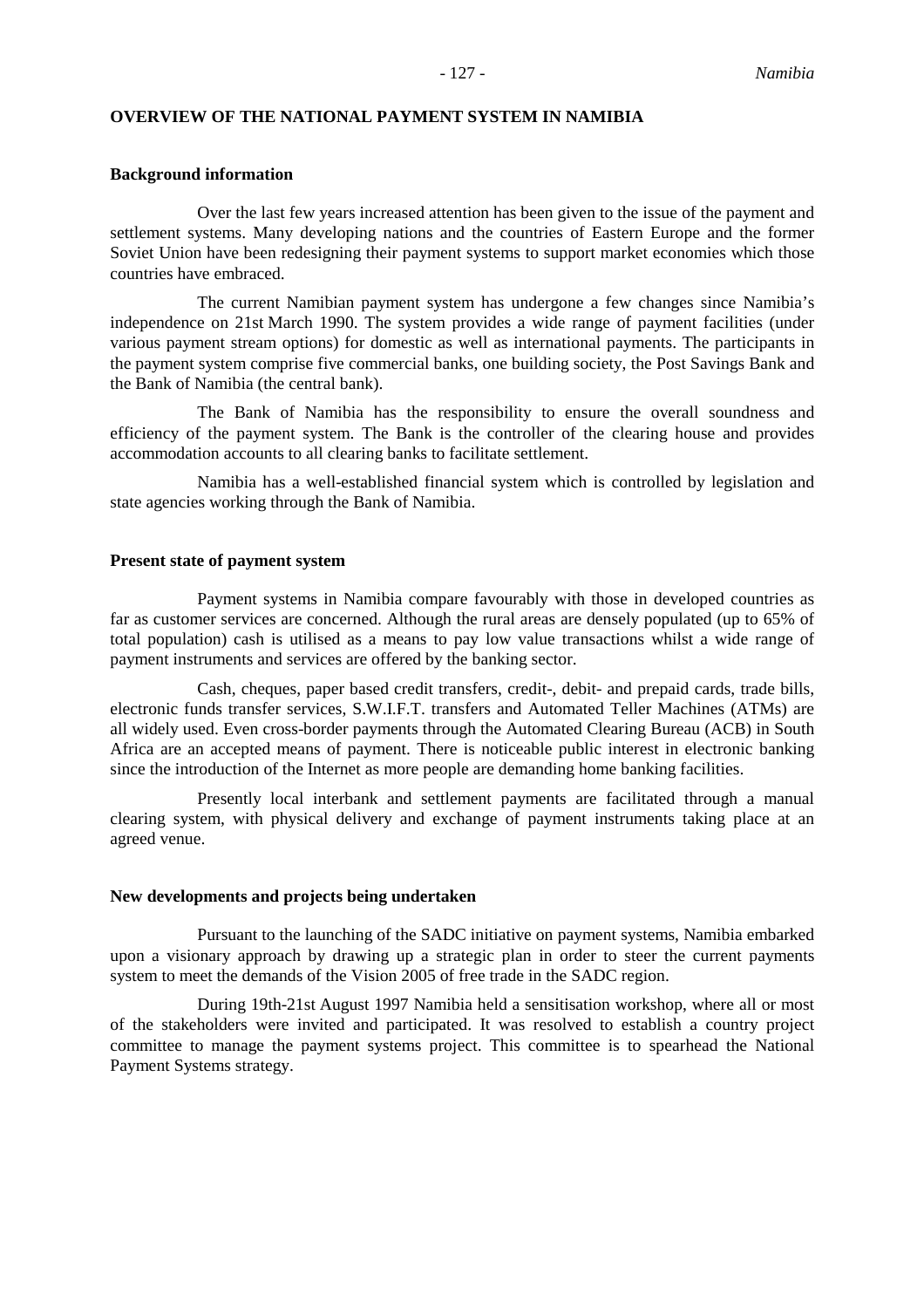#### **1. INSTITUTIONAL ASPECTS**

#### **1.1 General legal aspects**

The legal framework governing the payment system in Namibia follows the pattern of many countries in the sense that it is fragmented and the laws are outdated. There is currently no law that directly governs the payment system in Namibia. The payment system has been established and is operated and regulated in terms of either common law or by certain selected provisions contained in various statutes. Common law (e.g. Law of Voluntary Association; Law of Contract) governs mainly the structures within the payment system and the various membership and other agreements. Provisions within the following legislation are applicable to the payments system in Namibia:

- Bank of Namibia Act, 1997 (Act. No. 15 of 1997);
- Banking Institutions Act No. 2 of 1998;
- Building Societies Act (Act. No. 2 of 1986 (under revision));
- Post and Telecommunication Act (Act No. 19 of 1992);
- National Housing Enterprise Act (Act. No. 5 of 1993);
- Companies Act (Act. No. 61 of 1973);
- Insolvency Act (Act. No. 24 of 1936 (as amended));
- Usury Act (Act. No. 73 of 1968);
- Bills of Exchange Act (Act No.34 of 1964);
- Credit Agreements Act (credit card).

#### **1.2 Role of financial intermediaries that provide payment services**

The banking sector in Namibia is controlled by legislation and by state agencies working through the Bank of Namibia.

General banking facilities are available and most of the commercial banks are capable of providing specialised merchant banking facilities to their customers. Branches of banks can be found in most towns in Namibia with agencies in the smaller centres. International services are also available through interbank arrangements, whilst electronic banking services are available in all major towns.

Categories of financial intermediaries are as follows:

| Category                  | <b>Number</b> |
|---------------------------|---------------|
| <b>Commercial Banks</b>   | 5             |
| <b>Building Societies</b> |               |
| Post Office Banks         |               |

#### *1.2.1 Commercial banks*

There are five commercial banks with 78 branches spread over the country. This figure includes banks with local and foreign ownership. The banks offer a wide range of services to their customers, including payment facilities, loans and mortgages, foreign exchange, and travel services. The banks operate in both the retail and the wholesale market.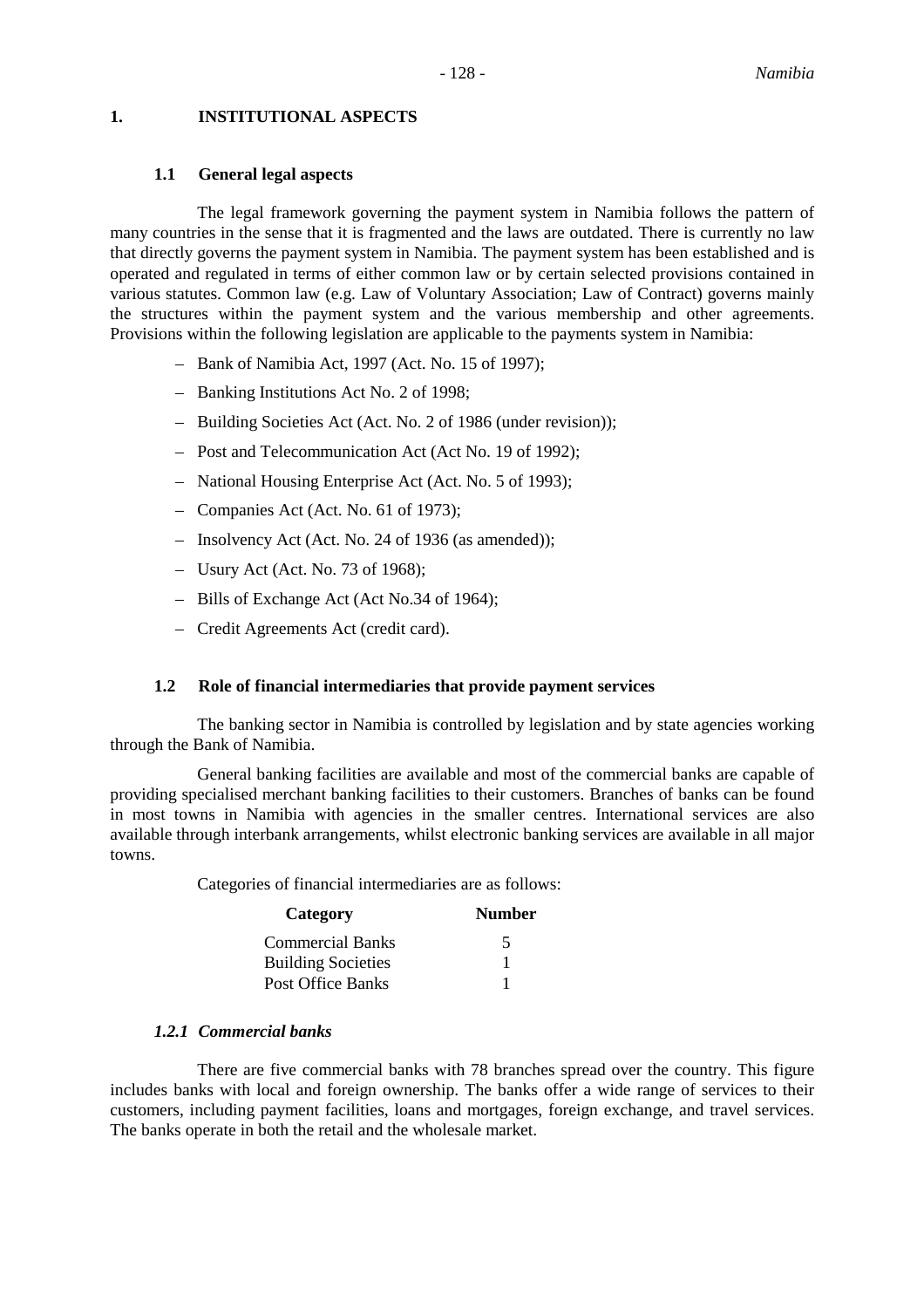#### *1.2.2 Building societies*

Currently, building societies are registered under the Building Societies Act. Until 1996, there were two building societies, but one of them merged with a commercial bank. The remaining building society has branches throughout the country and provides retail banking services, in the form of investments, savings and mortgage loans.

# *1.2.3 Nampost*

The Post Office Savings Bank (Nampost), is a savings and money transfer institution and is registered under the Post and Telecommunications Act no. 19 of 1992, and is therefore not registered as a bank under the Banks Act.

Other services provided include the sale of revenue stamps (as Government agent), collection of general sales tax and additional sales duty, payment of social welfare pensions, collection of telephone account payments and selling of new telephone cards on behalf of Telecom Namibia. Postal services available include, business reply services, cash on delivery (COD) and insured, registered and express delivery.

Nampost is limited in its investment operations, and hence lending to third party organisations is not permitted.

#### *1.2.4 Credit card companies*

Credit cards are issued under an agreement between the issuer (bank) and the user (the customer). This agreement has to comply with the provisions of the Credit Agreements Act of 1975. Interest rates are charged to the user and are subject to the Usury Act of 1968.

Currently, most cards are issued by the card divisions of South African parent banks, on behalf of Namibian banks' customers.

"Non-Residents" need prior approval from the Bank of Namibia's Exchange Control Division before they will be issued with a credit card.

Virtually all conditions and regulations under which credit cards are issued are the same as those applied in South Africa.

#### *1.2.5 Other non-banking entities*

Apart from the entities already mentioned, there are certain non-bank institutions which are involved in payment services:

- Cash Paymaster Services for pension pay-outs;
- mobile agencies of companies in payments;
- some retail stores as agents, where banks are not represented;
- micro lenders;
- insurance companies;
- the Post Office;
- Namibian Development Corporation;
- National Housing Enterprise;
- club cards issued by American Express and Diners Club.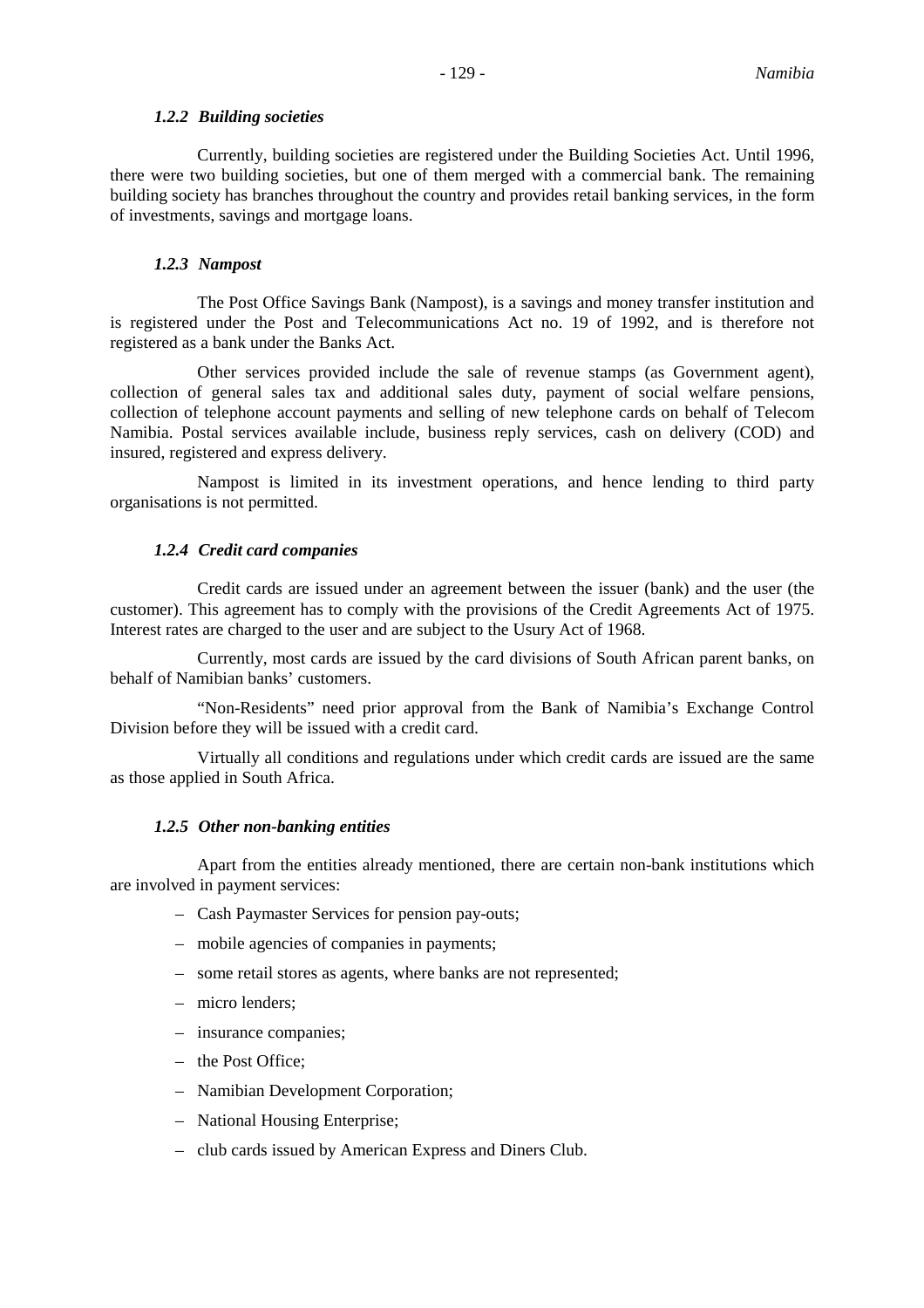# **1.3 Role of the central bank**

The functions of the Bank of Namibia include:

- the issuing of bank notes and coin;
- acting as banker to the government;
- acting as banker to other banks;
- providing facilities for the clearing and settlement of claims between banks;
- acting as lender of last resort;
- engaging in public debt management and open-market operations;
- supervising banks and building societies;
- collecting, processing and interpreting economic statistics;
- formulating and implementing monetary policies;
- administering exchange control under delegation of authority by the Minister of Finance In terms of the Exchange Control Regulations, the legal basis for exchange control, the Minister bears ultimate responsibility for foreign exchange and therefore, for exchangecontrol policy, on which he is advised by the Governor of Bank of Namibia;
- overseeing the safety and soundness of the national payment system.

Some of the listed functions need to be considered in more detail:

# *Banking supervision1*

The function of banking supervision is delegated by the Minister of Finance to the Bank of Namibia. Presently, all regulations pertaining to the Act are issued by the Minister on recommendation by the Bank although the Bank is responsible for administration of the Act. The Minister may in terms of current legislation (i.e. the Banking Institutions Acts) make any regulations consistent with the Act.

Under the newly promulgated legislation, i.e. the Banking Institutions Act of 1998, the Bank will have greater powers to ensure independent licensing procedures, maintain effective prudent supervision and be better equipped to intervene in crises situations or deal effectively with noncompliance. The proposed legal framework will allow the Bank to respond more effectively to changes facing the industry by being empowered to issue circulars, directives or notices on any issue related to banking business without following the process of being approved by the Minister of Finance and compliance only becoming effective after publication in the Gazette.

#### *Issuing of currency*

The Bank of Namibia is the sole issuer of notes and coins to the commercial banks, and limited quantities to Government and the public. The printing and minting of bank notes and coins respectively are awarded to note and coin printing companies through a tender process. The first issue of notes was printed by Tumba Bruk of Sweden (1993) while Thomas de la Rue of UK (1996), printed the second issue. Mint of Finland was awarded the tender to mint the coins.

<sup>1</sup> Registrar of Banks.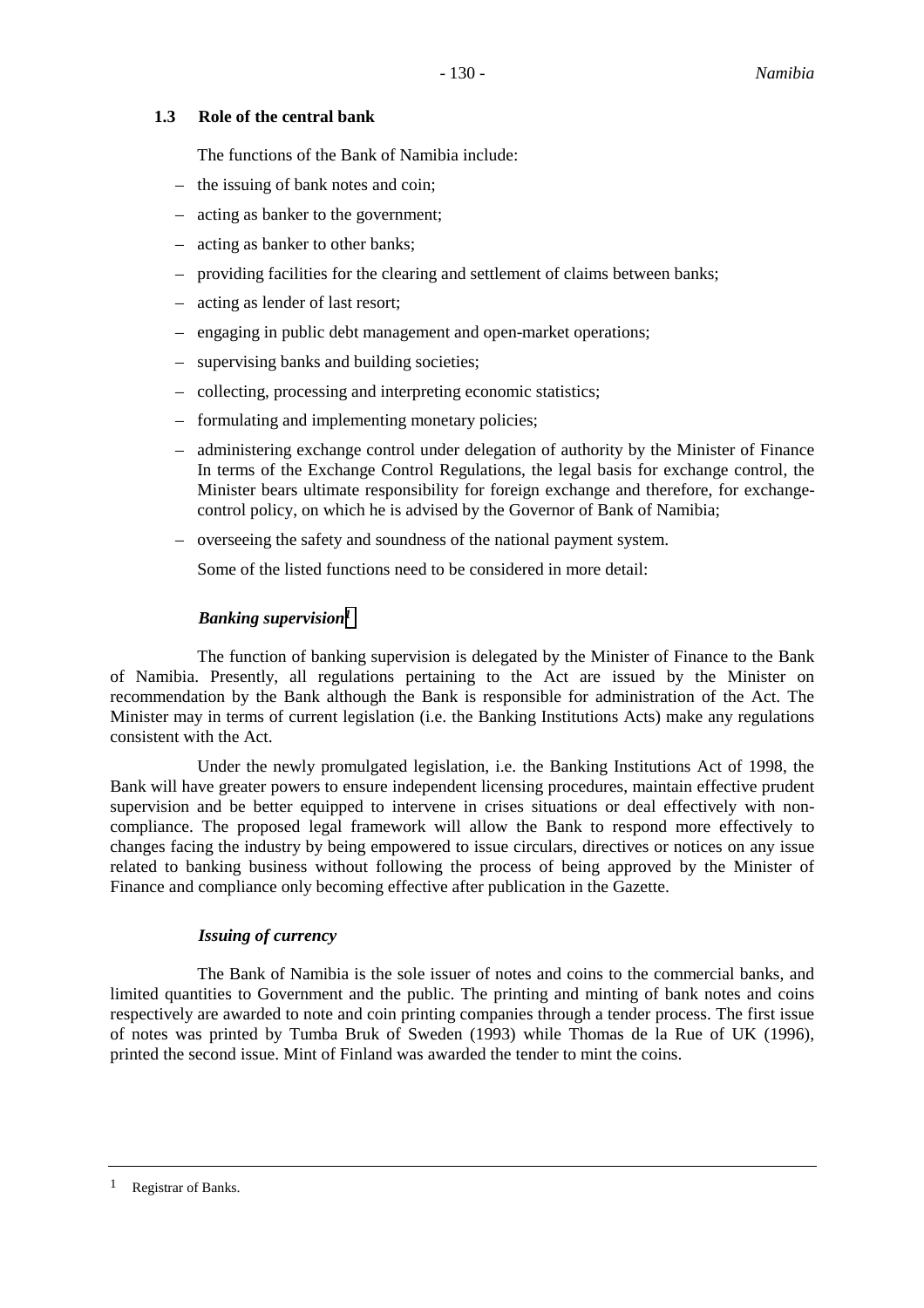#### *Administration of accounts for banks and individuals*

Bank of Namibia provides banking services to banks but very limited services to the public. Presently the Bank maintains accounts for the Government and the commercial banks. The administration of these accounts is governed by the Bank of Namibia Act.

The commercial banks are currently eligible to have a current account, reserves account, call account and an overdraft facility. The present settlement balances, as well as cash deposits/withdrawals are reflected on the current accounts, daily.

#### *Payment services for the Government*

Although the Government makes direct transfer of salaries to the commercial banks and the building society, the Bank of Namibia offers cashier services for civil servants, who are paid by cheque.

The Bank of Namibia is not involved in retail banking activities, but handles, as an agent for the Government, the receipts and expenses for the Treasury as well as the administration and accounting of Government securities.

#### *Execution of monetary policy*

Due to its membership in the CMA (Common Monetary Area), the Bank of Namibia is restricted in determining and implementing monetary policy.

Cash reserve requirements are utilised mainly for the execution of monetary policy. The banks are obliged to maintain a minimum cash reserve of:

- 5% of their short-term liabilities to the public (other than liabilities under acceptances);
- 2% of their medium-term liabilities to the public (other than liabilities under acceptances).

Banks are also obliged to maintain liquid assets in Namibia consisting of:

- 20% of short-term liabilities of which cash contributes 5%;
- 15% of medium-term liabilities of which cash contributes 2%; and
- 5% of long-term liabilities.

#### **1.4 The role of other private and public sector bodies**

The following bodies are involved in the payment system:

*The Bankers Association*. This is the council of the Namibian banks and has structures such as the Technical Committee, the Joint Security Committee and the Clearing House Committee. The Association is the *de facto* collective body for the banking sector in Namibia.

*Common Monetary Area Commission*. This grouping, consisting of Lesotho, Namibia, South Africa and Swaziland, is responsible for the policies on exchange control and trade related issues within CMA countries or externally.

*S.W.I.F.T.* Membership as a S.W.I.F.T. user is available to banks that operate within the S.W.I.F.T. network which facilitates the exchange of payment and other financial messages between financial institutions throughout the world. The S.W.I.F.T. users group of Namibia represents the interest of banks and participants who belong to the S.W.I.F.T. network.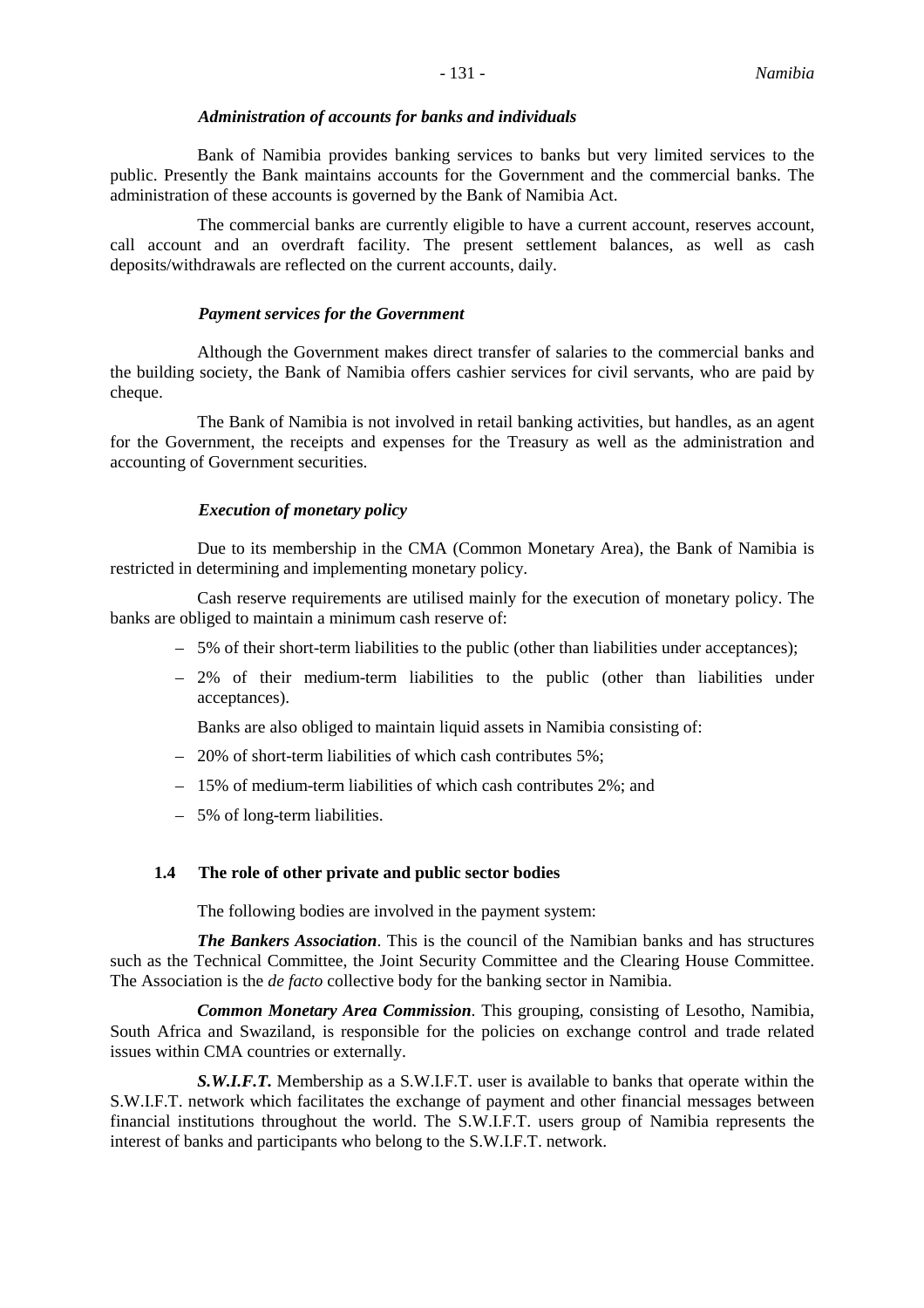*ESAF Banking Supervisors*. This body is responsible for the harmonisation of banking supervision standards in the region.

*Automated Clearing Bureau of South Africa*. The ACB is a regionally based organisation which also facilitates cross-border clearances. All Namibian banks, except one, are represented by South African member banks of the ACB. Through this relationship clearing and settlement is facilitated in South Africa and access to the ACB is ensured for the Namibian banks.

#### **2. SUMMARY INFORMATION ON PAYMENT MEDIA USED BY NON-BANKS**

#### **2.1 Cash payments**

The Bank of Namibia has the sole right and responsibility to issue and circulate banknotes and coins. The currency is known as Namibia Dollar (N\$).

However, as a transitional arrangement, Namibia has both South African Rand and Namibia Dollar as legal tender in Namibia, until the Ministry of Finance gives notice in the Government Gazette regarding the termination of legal tender status of the Rand.

The following denominations of the Namibian notes and coins are in circulation:

| <b>Notes</b> | Coin |           |  |  |
|--------------|------|-----------|--|--|
| N\$ 10       |      | 5 cent    |  |  |
| N\$ 20       |      | 10 cent   |  |  |
| N\$ 50       |      | $50$ cent |  |  |
| N\$ 100      |      | 100 cent  |  |  |
| N\$ 200      |      | 500 cent  |  |  |
|              |      |           |  |  |

The notes and coins are issued under provisions of the Bank of Namibia Act.

The value of total notes and coins in circulation (issued by Bank of Namibia) amounted to N\$529 million at the end of 1997.

The proportion of notes to the value of total cash in circulation amounted to 94 per cent.

The proportion of cash to  $M1$ :<sup>2</sup> N\$452 million/N\$2707 million = 16.70% (December 1996).

The proportion of cash to  $M2:3 N$452 million/N$6676 million = 6.78\%$ (December 1996).

The annual number of cash transactions is not known precisely. The population in rural areas mostly trades with cash.

The banks and other institutions provide services where customers can withdraw and deposit money from and to their accounts through their branch networks. Customers can use cards at ATMs or can issue cheques or even withdraw from bank tellers in order to acquire cash.

Annual growth of the current volume of cash in circulation is not expected to vary substantially in the foreseeable future but is estimated at following level of growth (1997 16.54%, 1998 14.78% and 1999 12.88%).

<sup>2</sup> M1 (narrow money) – currency in circulation and demand deposits.

<sup>3</sup> M2 (broad money) – M1 and quasi-money (savings and deposits).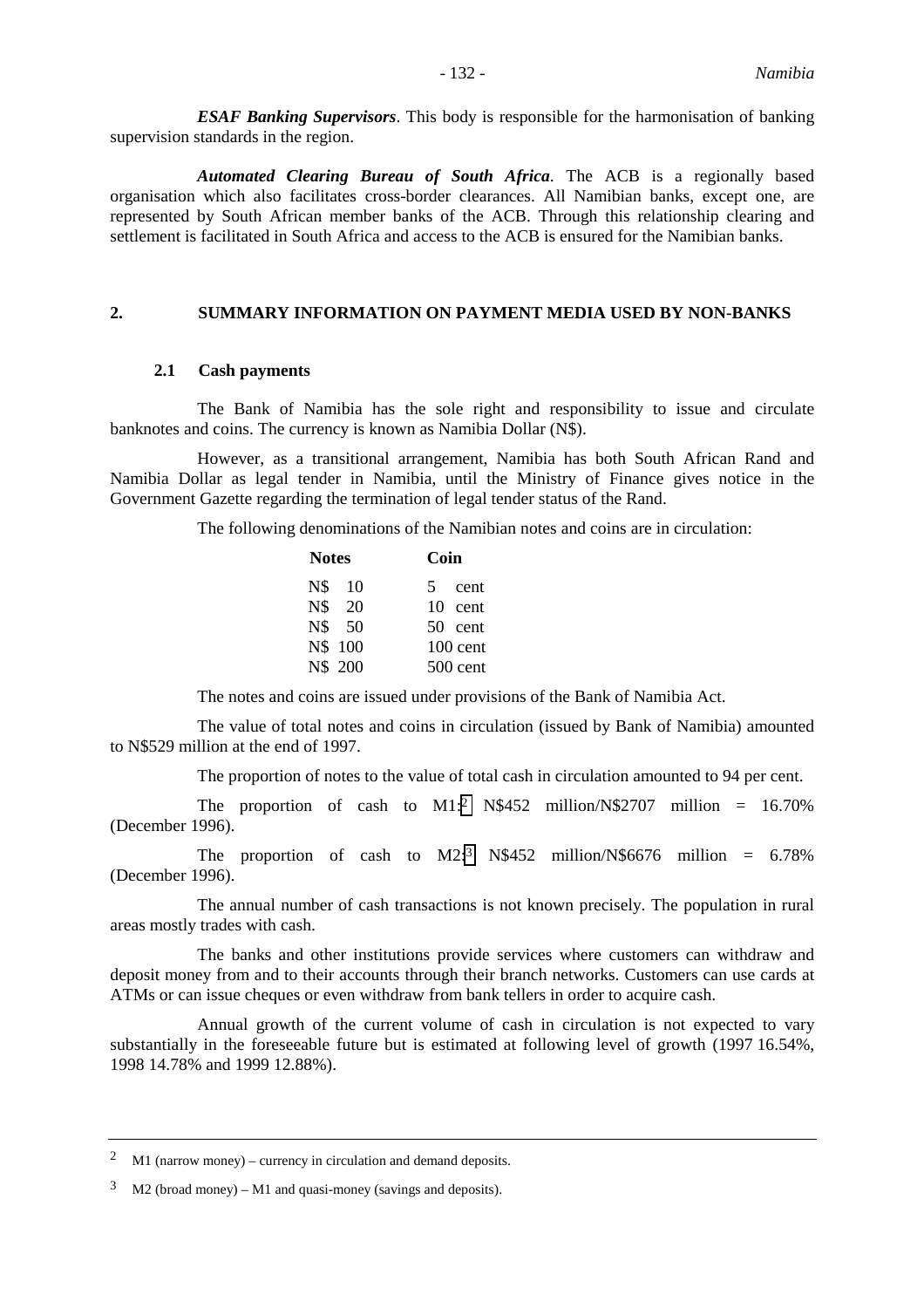The major trend forecasted is the growth in ATMs and cash dispensers installed, which are likely to bolster the use of banknotes. The development of electronic banking or prepaid cards is likely to curtail the use of cash.

#### **2.2 Non-cash payments**

Cashless payments are effected by means of credit transfers, cheques, direct debits, payment cards and, recently, electronic banking (also known as home banking) products.

#### *2.2.1 Credit transfers*

Credit transfers are nowadays not as popular as they used to be a few years ago, because of the emergence of other methods, particularly direct debits. The facilities available can be categorised as same day credit clearing mail transfers, telegraphic transfers and S.W.I.F.T. transfers.

For paper based transfers, instructions are given by the customer, which are manually captured onto the bank's computer system and electronically transmitted to the beneficiary account. Such funds can be processed in real time or are processed in batches after close of business on the day of deposit.

The availability of the funds is always dependent on the nature of the contra to the deposit. The customer receives the benefit of the funds being credited to the account on the same day although they may not be available for withdrawal and, in case of batch processing, the deposit will not be evident until the following day. Where the contra to the credit clearing consists of cheques drawn on other banks the customer receives the benefit of immediate credit while bank carries the debit until settlement is made.

#### *2.2.2 Cheques*

The commercial banks are entitled to issue cheques to customers, both private individuals and other legal entities. As Namibia forms part of the Common Monetary Area all Namibian cheques comply with the standards laid down by the South African Cheque Standards Committee, which adopted the British Association for Payment Clearing Services (APACS) paper specifications (known as CBS1) as the cheque paper standard for the Common Monetary Area. All cheques are printed according to Magnetic Ink Character Recognition (MICR) specifications as defined by banks within the common monetary area. Cheques issued are only printed by approved printers. Customers may have their own cheques printed, but only once the banks sanction that they meet the strict standards set by the industry, to avoid the risk of forgery and penalty charges imposed as a result of noncompliance to MICR standards. As a member of the ACB all Namibian banks' (except one) cheques are MICR encoded and can be processed there. The acceptance of the cheque as a form of payment is dependent on the merchants' or payees' willingness to accept this form of payment. The fact that the cheques must be physically examined by the drawee bank for technical genuineness has proved a serious disadvantage as far as acquiring same day value for deposit.

# *2.2.3 Direct debits*

Banks in Namibia use bulk direct debits for large volume low-value corporate receipts. This method is generally used for insurance premiums, medical aid premiums, home loan repayments, etc.

#### *2.2.4 Payment cards*

Banks in Namibia do not provide such services at present.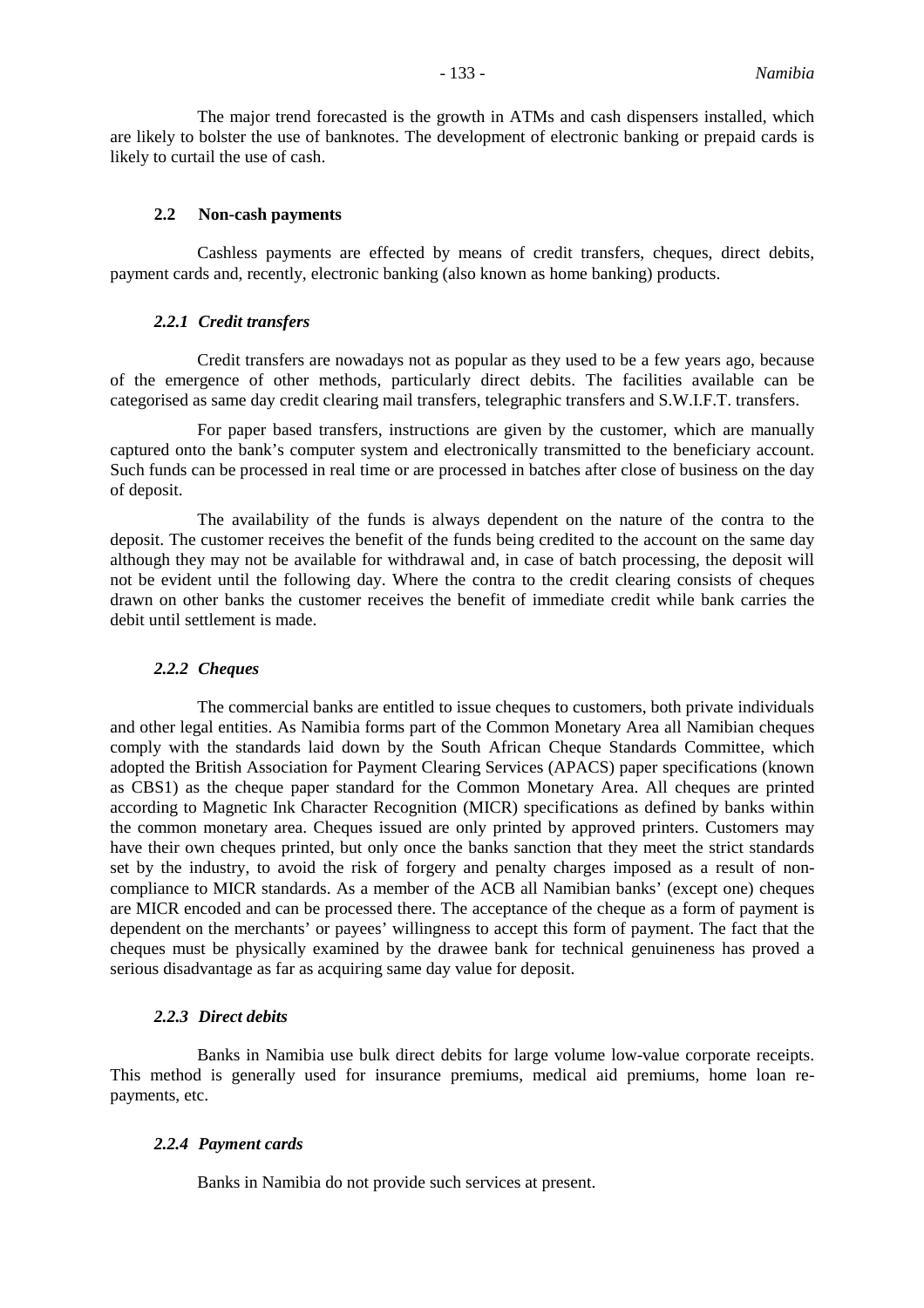#### *2.2.5 Other payment instruments*

The banks also provide various electronic banking products, where a customer is linked via a modem to a bank's computer (all transactions are therefore "same day soonest value").

These products are provided by almost all the major banks in Namibia and include various home-banking facilities and other payment services, *inter alia,* corporate access management for clients to transfer funds between the various types of accounts held in the books of their bank and payment and collection systems for clients to make bulk salary payments.

# **3. PRESENT INTERBANK EXCHANGE AND SETTLEMENTS CIRCUITS**

#### **3.1 General overview**

Namibia's interbank payments are processed and settled primarily through the mechanisms of:

- manual clearing and final settlement at Bank of Namibia in Windhoek;
- manual clearing and settlement at country banks represented;
- cheque clearing by the ACB in South Africa;
- ATM transaction clearing service by SASWITCH (South Africa);
- direct debit through correspondent banks in South Africa;
- EFT clearing by ACB and S.W.I.F.T.;
- Stock Exchange clearing through banks.

All clearing banks subscribe to the Clearing House rules drawn up and agreed by the Namibian Banks Technical Committee, in line with South African clearing rules.

*Interbank Clearing*. Interbank clearing takes place between the banks on a daily basis. The banks in Windhoek meet at the Bank of Namibia at set times, where cheques and other credit items are exchanged. These amounts are then also relayed to the banks' treasury departments. In the outlying branches settlement also takes place where the banks meet daily at set times to exchange items. These clearance figures are then also relayed to the bank's treasury departments via telex or facsimile. All these figures are then accumulated and settlement then takes place between various bank's treasuries. The commercial banks are party to an agreement reached by the local banks, whereby interest is paid at the Namibian Interbank Rate on large items not cleared in time. Transfers (i.e. authorities to debit their account) are physically sent to the Bank of Namibia who then effect the relevant entries in each bank's current account held at the Bank. The system is, however, still largely manual and therefore time consuming and cumbersome. Float times for uncleared effects vary from bank to bank within Namibia and cross-border between 7 days and 21 days.

*Automated Clearing Bureau (ACB)*. The ACB operates in South Africa and only facilitates Namibian banks through their correspondent banks. To facilitate the clearance of cheques or transfers intended for non-Namibian banks in the Common Monetary Area, certain South African banks have facilities for such non-Namibian banks in neighbouring countries. Likewise the Namibian Banks clear the cheques of South African banks not represented in Namibia, through agency arrangements.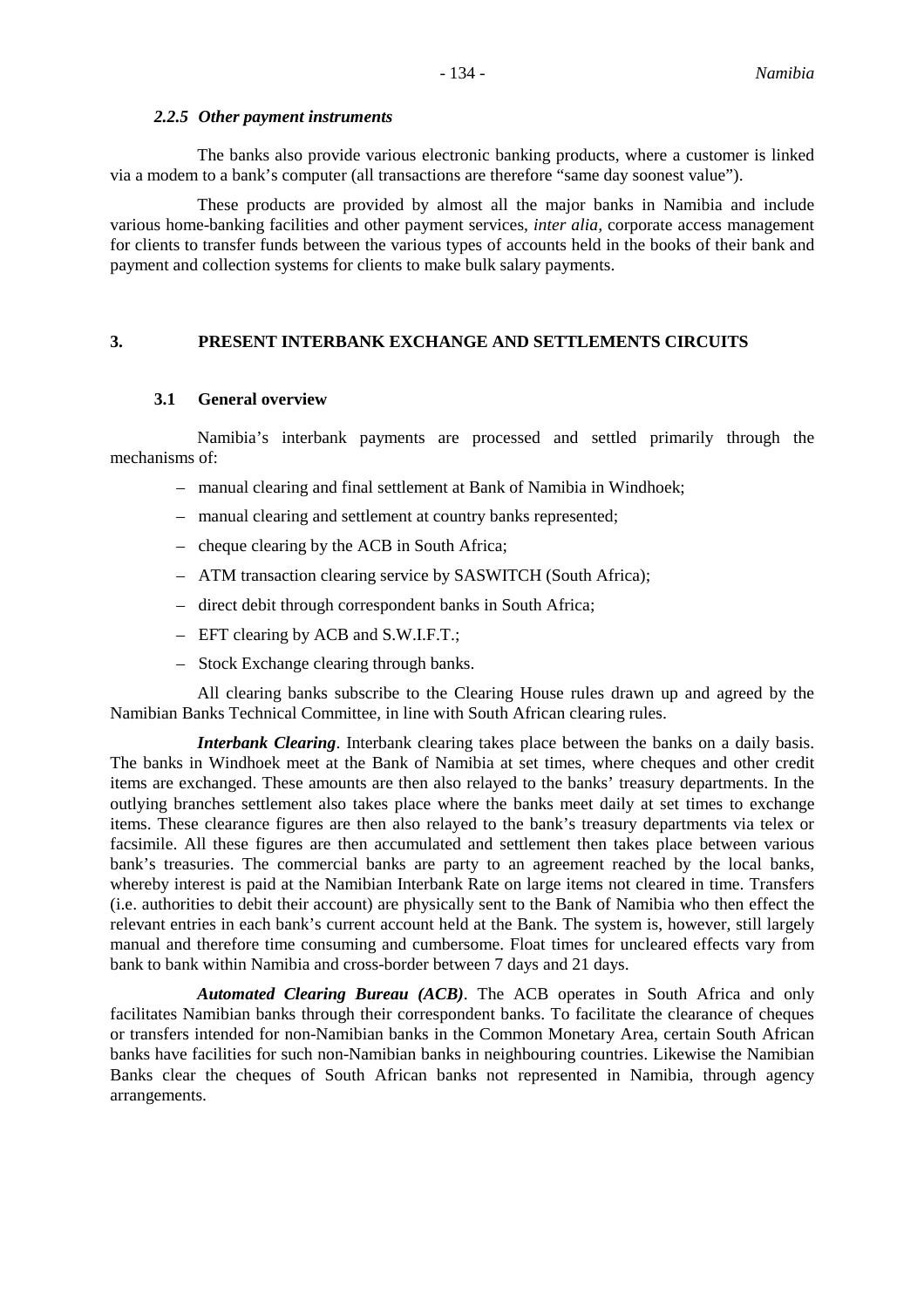#### **3.2 Structure, operation and administration**

#### *3.2.1 Major legislation, regulations and policies*

The Namibian clearing house is governed by the agency agreement between the Namibian clearing banks. The general provisions are outlined and have been approved by the Namibian Banks Technical Committee. Any provisions which relate to liability for losses within the banking industry do not extend to bank customers or other third parties.

For items cleared through the ACB in Johannesburg the rules governing clearing activities within the Common Monetary Area, drawn up by the South Africa Banks Technical Committee, on behalf of the Payment Association of South Africa (PASA), apply.

There is no specific legislation for payment system issues.

#### *3.2.2 Participants in the system*

As far as the local manual clearing and settlement system is concerned, all five commercial banks participate in the system. The membership is only open to the clearing banks, on application. The arrangement is by virtue of mutual agreement between the commercial banks and the Bank of Namibia, ratified by Bankers Association and approved by the Bank of Namibia. The Bank of Namibia provides clearing facilities from Mondays to Fridays whilst on Saturdays one clearing only takes place among the commercial banks, hosted at Bank Windhoek.

With regard to the ACB in South Africa and the clearance of cheques or transfers intended for non-South African banks in the Common Monetary Area, certain South African banks provide facilities for such non-South African banks in neighbouring countries (including Namibia). Therefore all items drawn on/in favour of any of the corresponding banks should be cleared/remitted to branches of the correspondent bank which will care for the onward transmission and settlement thereof.

#### *3.2.3 Types of transactions handled*

The following instruments are cleared through the interbank clearing systems:

- cheques;
- credit transfers;
- debit/credit card transactions;
- ATM transactions;
- EFT (POS) transactions.

#### *3.2.4 Operation of the transfer systems*

*Clearing*. The current clearing and settlement is done manually as follows:

- Monday to Friday 11 a.m. all eligible items;
- 3.30 p.m. only debit items at the premises of Bank of Namibia;
- Saturdays 9 a.m. All eligible items at the premises of a selected commercial bank and also at country branches among themselves at agreed times.

*Procedures*. At agreed times each member clearing bank must be represented even if only to receive the clearances presented. Physical exchange of eligible items take place and each representative must summarise and arrive at a total for all clearances delivered and received. At the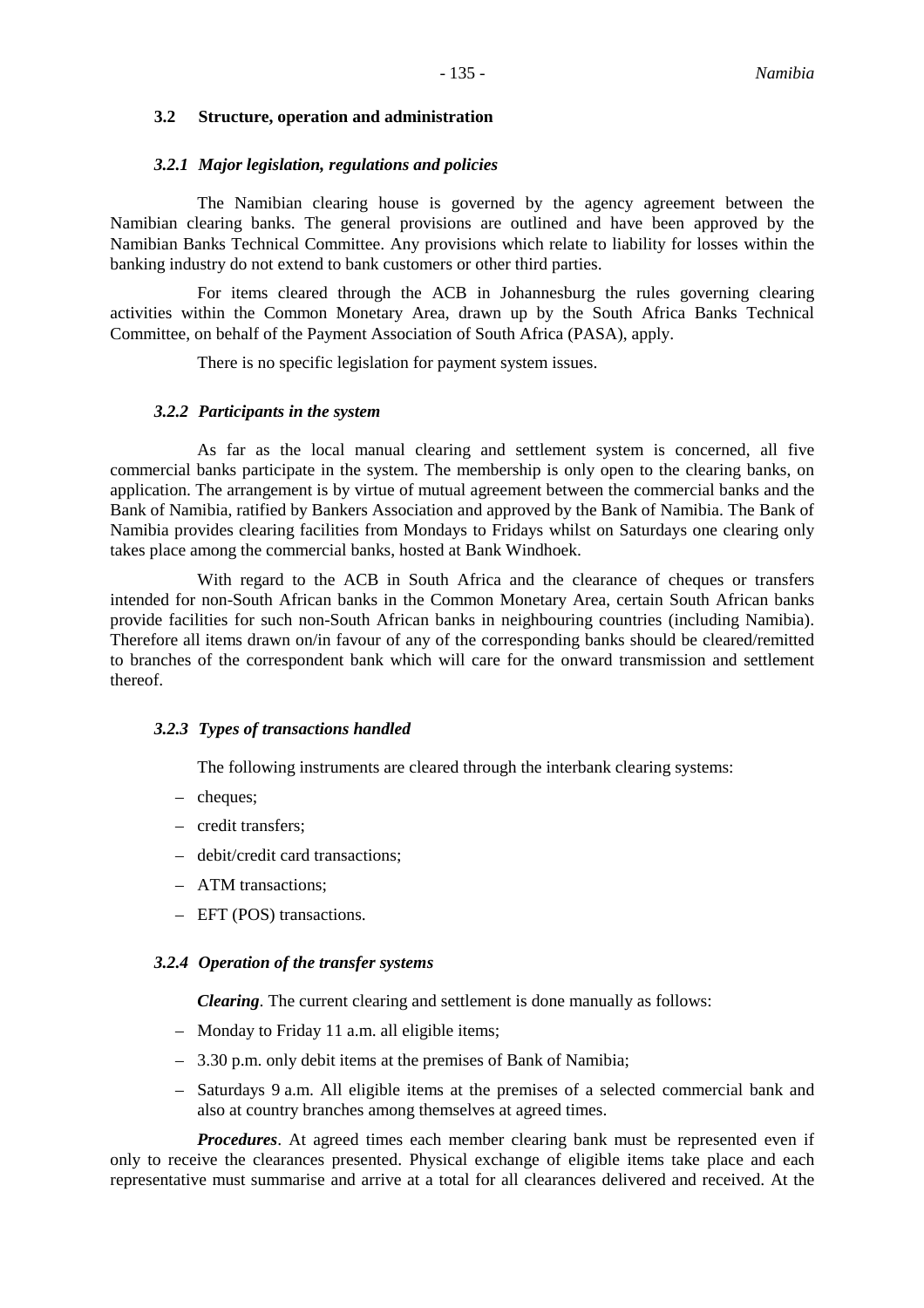end of final clearance the banks calculate the difference, to arrive at the settlement due to or by that bank. The controller of the clearing house will then prepare the final settlement statement. When it balances he/she will declare the house to be "In Balance". The final settlement is effected by the Bank of Namibia at 9 a.m. on the following day backdated to the previous day.

#### *3.2.5 Settlement procedures*

The settlement statement is to be signed by the controller of the clearing house and the applicable bank representative. The host bank's bank stamp is to be impressed. Settlement for all clearances for the day will take place each day at the last clearing. The member bank completes a signed request that its account in the books of Bank of Namibia is either debited or credited with the final net amount. Once the instructions are received from the member banks the settlement is final and irrevocable. The matter of unwinding or/and failure of a participant will be addressed when the legal framework is discussed.

#### *3.2.6 Pricing policies*

Currently each bank bears its own telegraphic costs in case of a telegraphic settlement, especially settlements outside Windhoek.

#### *3.2.7 Credit and liquidity risks*

The Banking Supervision department is analysing financial statements as well as monthly statutory returns in order to establish reserve requirements to reduce liquidity risks.

Each bank has been granted a secured overdraft facility on the current account in the case of overdrawing the accounts as a result of settlement or other claims against it.

# **4. SPECIAL USE OF INTERBANK TRANSFER SYSTEMS FOR INTERNATIONAL AND DOMESTIC FINANCIAL TRANSACTIONS**

#### **4.1 Exchange and settlement systems for international transactions**

Most banks in Namibia effect all their international telegraphic payments using S.W.I.F.T. On an occasional basis funds can be transferred via telex, but only once the message received has been authenticated and the test confirmed accordingly.

Through established relationships with international correspondents and travel agents some banks provide their own traveller's cheques in USD, GBP and DEM. The Bank of Namibia provides Citibank, New York, Travellers cheques in USD to their staff members.

Most banks maintain nostro accounts in all the currencies that they operate in, with major banking institutions in the respective countries. The treasury functions of the banks are active market-makers through the use of a screen-based electronic dealing systems in various currencies, namely:

US dollar, British pound, Austrian schilling, Australian dollar, Belgian franc, Botswana pula, Canadian dollar, Swiss franc, German Deutsche Mark, Danish krone, Spanish peseta, Finnish markka, French franc, Hong Kong dollar, Irish punt, Italian lira, Japanese yen, Kenyan shilling, Lesotho maloti, Mauritius rupee, Malawi kwacha, Dutch guilder, Norwegian krone, New Zealand dollar, Portuguese escudo, Swedish krona, Singapore dollar, Swaziland lilageni, European Currency Unit, South African rand, Zambian kwacha and the Zimbabwe dollar.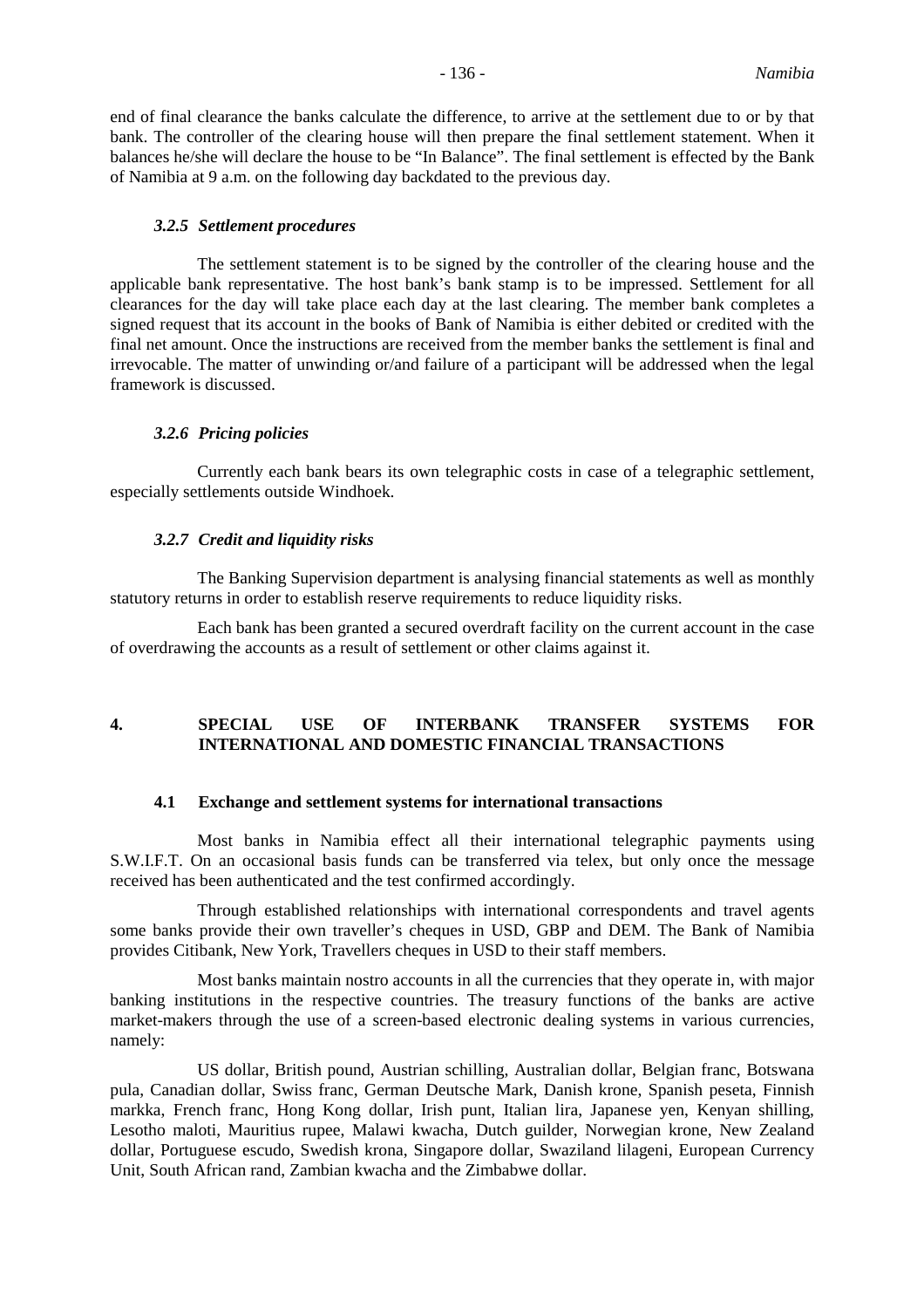The commercial banks actively market foreign exchange to private customers, corporate clients and government institutions through the use of the following products; cash, drafts, traveller's cheques, credit cards, S.W.I.F.T. transfers, letters of credit, forward exchange contracts, Euro loans (off shore finance) and the purchase of cheques drawn on foreign banks, while most banks are linked to VISA and Mastercard.

The amount of foreign currency provided to the public, corporate clients, etc., is subject to exchange controls as determined by the Bank of Namibia.

Non-banking companies classified as Authorised Dealers with Limited Authority (ADLA) have recently been licensed to conduct bureau de change activities involving buying and selling of foreign bank notes and travellers cheques.

#### **4.2 Exchange and settlement systems for securities transactions**

Major banks in Namibia are active in holding and trading securities such as shares and government securities at present.

All security transactions are confirmed by the custodian and the customer. If the customer is another bank, with whom there is a custodial agreement, the confirmation is done via S.W.I.F.T., or if it is a general customer by means of a written confirmation.

All shares that are traded are also cleared via the Namibian Stock Exchange, NSE, Trustees.

Security transactions are settled when the custodian delivers or collects the relevant script and at the same time makes payment or collects payment. Settlement is made by cheque. All share certificates are collected at the NSE and all Government securities at the Bank of Namibia.

Brokers and custodians (local banks) settle through the NSE Trustees, who oversee all transactions. All transactions must be settled through the NSE Trustees bank account, while settlement for Government securities takes place by cheque at the Bank of Namibia.

# **5. THE ROLE OF THE CENTRAL BANK IN INTERBANK SETTLEMENT SYSTEMS**

#### **5.1 General responsibilities**

#### *5.1.1 Statutory responsibilities*

The Bank of Namibia provides both clearing and settlement facilities.

The Bank shall, by virtue of Bank of Namibia Act, in conjunction with the financial institutions, organise facilities for the clearing of cheques and other instruments for effecting payments and establish such procedures and rules relating thereto as may be appropriate.

Furthermore the Bank of Namibia has the responsibility of:

- overseeing the creation of national standards and that the payment system standards are in keeping with international standards;
- guiding the payment system review project;
- ensuring the smooth functioning and conclusion of the settlement process;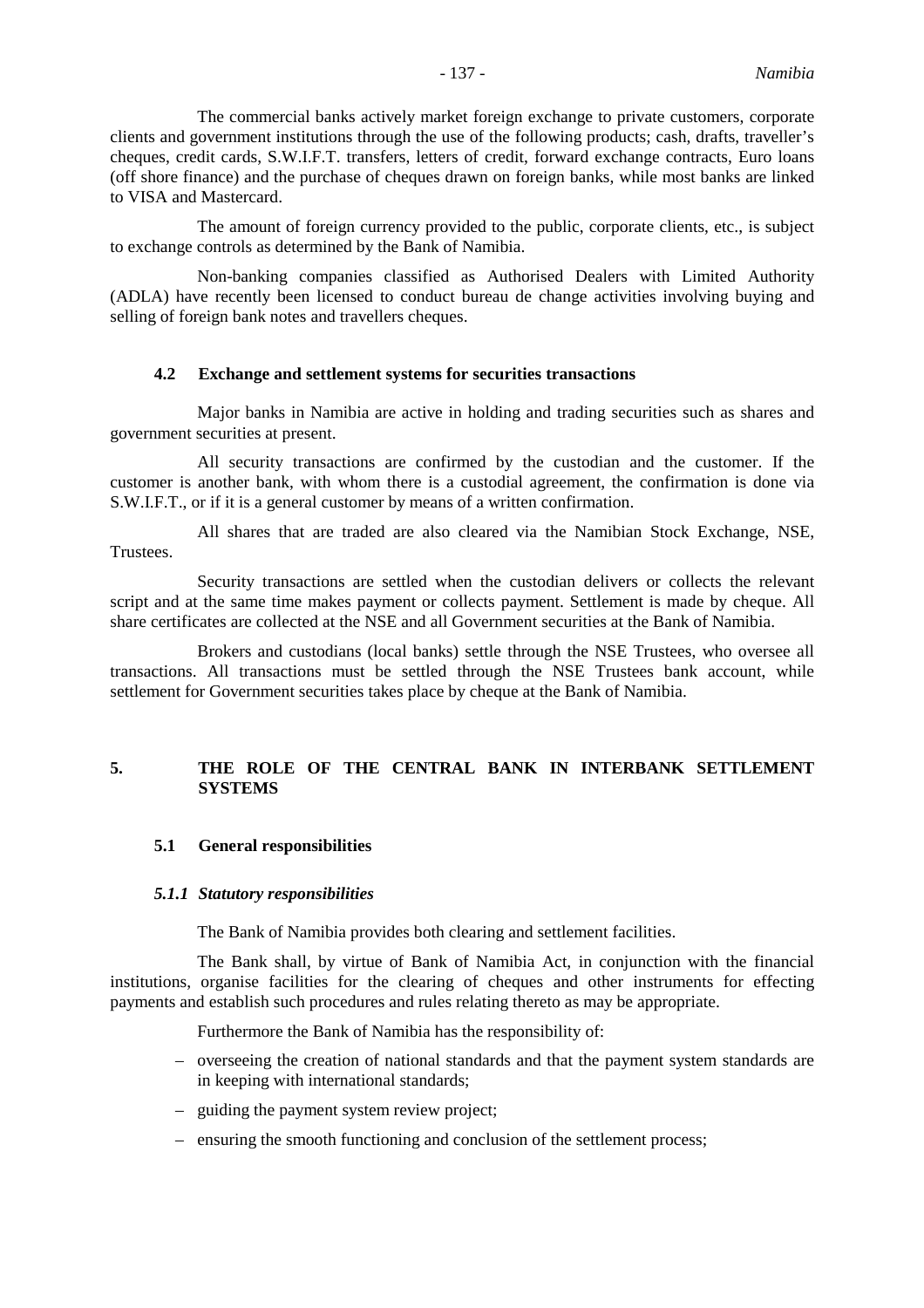- defining the nature of adequate collateral and the extent of collateral to be held by banks in support of the settlement arrangements;
- ensuring that roles within the payment system are defined unambiguously and that responsibilities are properly delegated to appropriate organisations;
- facilitating the handling of systemic crises and promoting the resolution of disputes, without prejudicing the ability of the payment system to continue functioning; and
- enforcing the agreed payment system principles, policies and practices.

Presently the Bank of Namibia does not have specific legislation that sets out provisions as to how to regulate and supervise the payment system. Since the soundness and effectiveness of the payment system is however of great importance to the Bank of Namibia as lender of last resort it does generally oversee the payment system.

# *5.1.2 Establishment of common rules*

As a result of mutual agreement between the banks, the Bank of Namibia manages the clearing and settlement system.

Being a member of the Common Monetary Area Namibian banks have to abide to the prescribed standards of MICR cheque clearing and transfer of funds via ACB clearing.

# **5.2 Monetary policy and payment systems**<sup>4</sup>

Namibia's monetary policy objective has been to support the fixed exchange rate between the Namibia Dollar and the South African Rand. This policy has been effective in attaining the ultimate monetary policy objective of price stability, as reflected in single digit inflation recorded in Namibia over the year. Low inflation achieved in Namibia is a reflection of the restrictive monetary policy pursued by the South African Reserve Bank (SARB) to achieve price stability, which is transmitted to Namibia via the fixed exchange rate.

Namibia's membership of the Common Monetary Area (CMA), which has on the whole proved beneficial to the country, necessitates a monetary policy that supports the fixed exchange rate between the Namibia Dollar and the South African Rand. This relationship between the two countries has helped Namibia to achieve inflation rates that are low by regional standards, contributing to the Government's long-term objective of growth in a stable macroeconomic environment.

While the basic objective of monetary policy in Namibia has been to support the fixed exchange rate arrangement, there is nevertheless some room for the use of certain monetary policy instruments to achieve greater macroeconomic stability. While inflation is low by regional standards, it is still high at close to 10 per cent. Monetary aggregates have risen too rapidly in the past, although there was some moderation in 1996. There is a need to keep monetary expansion under control. The adoption of monetary policy measures for this purpose, within the basic constraints imposed by the exchange rate arrangement, is being examined by the monetary authorities.

In the past, the Bank of Namibia followed the SARB's monetary policy, especially with respect to interest rates. In 1996 the Bank of Namibia diverged from this practice for the first time when, on two occasions, it did not adopt changes implemented by the SARB. This was basically due to the need to rectify some misalignment of interest rates between the two countries.

<sup>4</sup> BON Annual Report 1996.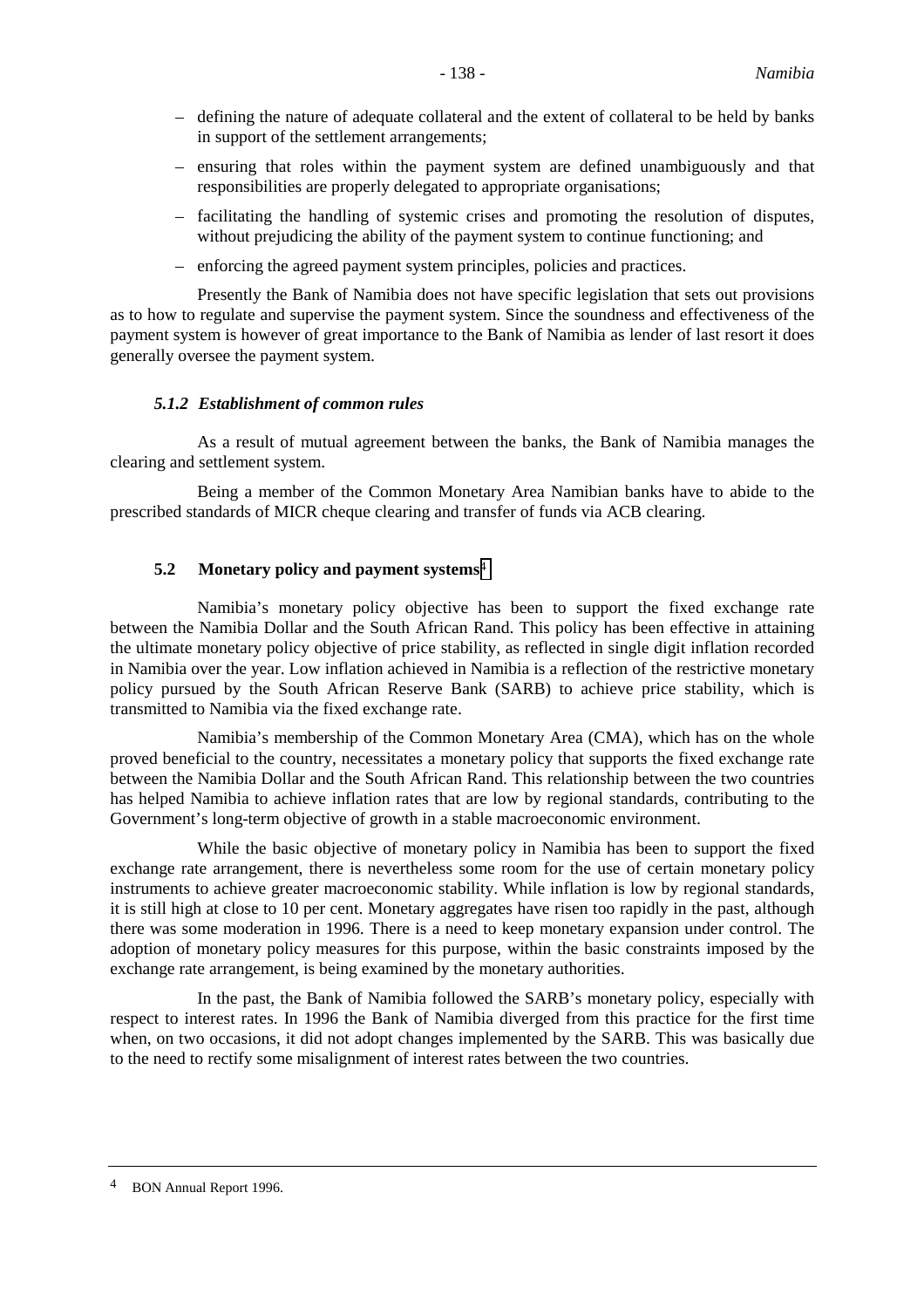#### **5.3 Risk reduction measures**

A bank must be an account holder with the Bank of Namibia before being granted a credit facility and should also hold those assets that qualify as collateral for a credit facility at the Bank.

- (a) With regard to credit risk management, banks have their own credit risk management policies which address the following areas:
	- screening of applications; collateral; disbursement of loans; exposure to single or related customers; etc.
	- classification of loans according to their performance; provisioning; etc.

A standardised guideline on loan classification, etc. will be issued in 1998.

(b) Liquidity risk: Banks are required to comply with the minimum liquid assets and reserve balance requirements in terms of the Banking Institutions Act. Banks are also expected to have internal policies and procedures relating to liquidity risk management.

# **6. RECENT DEVELOPMENTS IN THE PAYMENT SYSTEM**

#### **6.1 The establishment of the National Payment System Committee**

A country strategic team has been established with their inaugural meeting on 10th November 1997. This team will be responsible for the national payments system strategy and comprises representatives from all the commercial banks and from the Bank of Namibia.

# **6.2 Legal framework for the new National Payment System**

The need for the legal process to effect the promulgation of the NPS Act has been identified and the legal practitioners will be entrusted with the drafting of the Bill.

# **7. INFRASTRUCTURE**

#### **7.1 Telecommunications infrastructure**<sup>5</sup>

Currently Telecom Namibia Ltd. is a fully state-owned commercial company and operates one of the most highly developed telecommunications systems in Africa.

Approximately 75,000 Namibians have telephones, which represents roughly 4% of the population. Telecom expects to double this figure before the year 2000 by having eight telephone lines per 100 inhabitants.

One of Telecom's major investment projects was to set up Namibia's first international telecommunications links by mid-1995 including two Intelsatelite earth stations and an international switch. This project has now been completed.

Data transfer services are also available and the vision 2000 strategy seems to be on course.

<sup>5</sup> Business Guide to Namibia 96/97.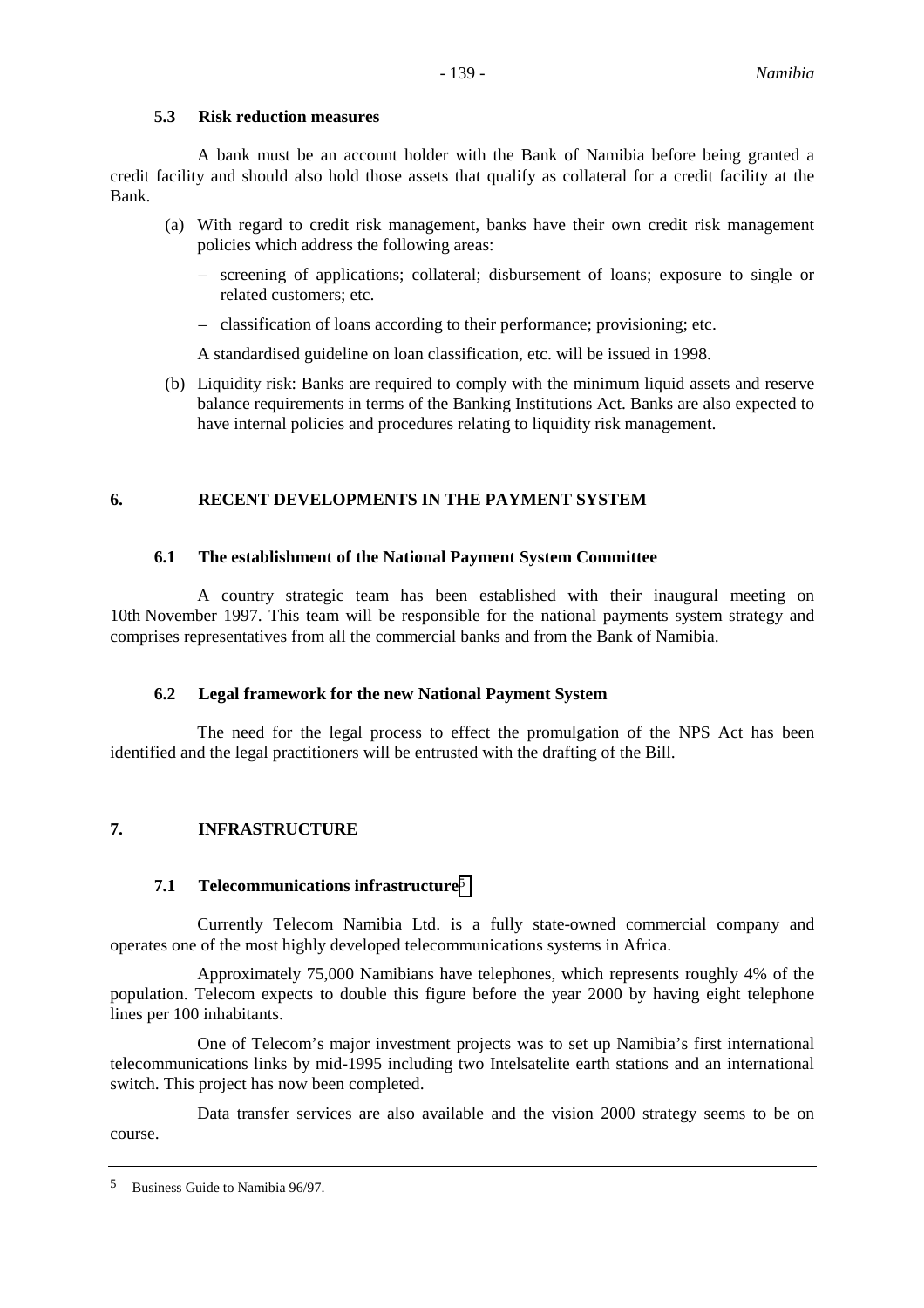# **7.2 Availability of electricity**<sup>10</sup>

Nampower is responsible for Namibia's electricity network while its water supply activities have been discontinued. The company is primarily a bulk supplier to municipalities and mines. Namibia is connected to both the South African and the Zambian grid and is a net importer of electricity at times of local shortages mainly caused by insufficient water flow through the Ruacana hydro-electric scheme. Presently there are feasibility studies under way to develop power schemes to make Namibia self sufficient and a net electricity exporter.

# **7.3 Road and rail transport**

The provision, development and maintenance of the transport infrastructure is clearly stated in the Government's policy guidelines.

As part of expansion Namibia has now been linked by tarred highways to Botswana (Trans Kalahari) and Zambia (Trans Caprivi highway).

The current road network is well maintained and of the highest standards in the region.

<sup>10</sup> Business guide to Namibia 96/97.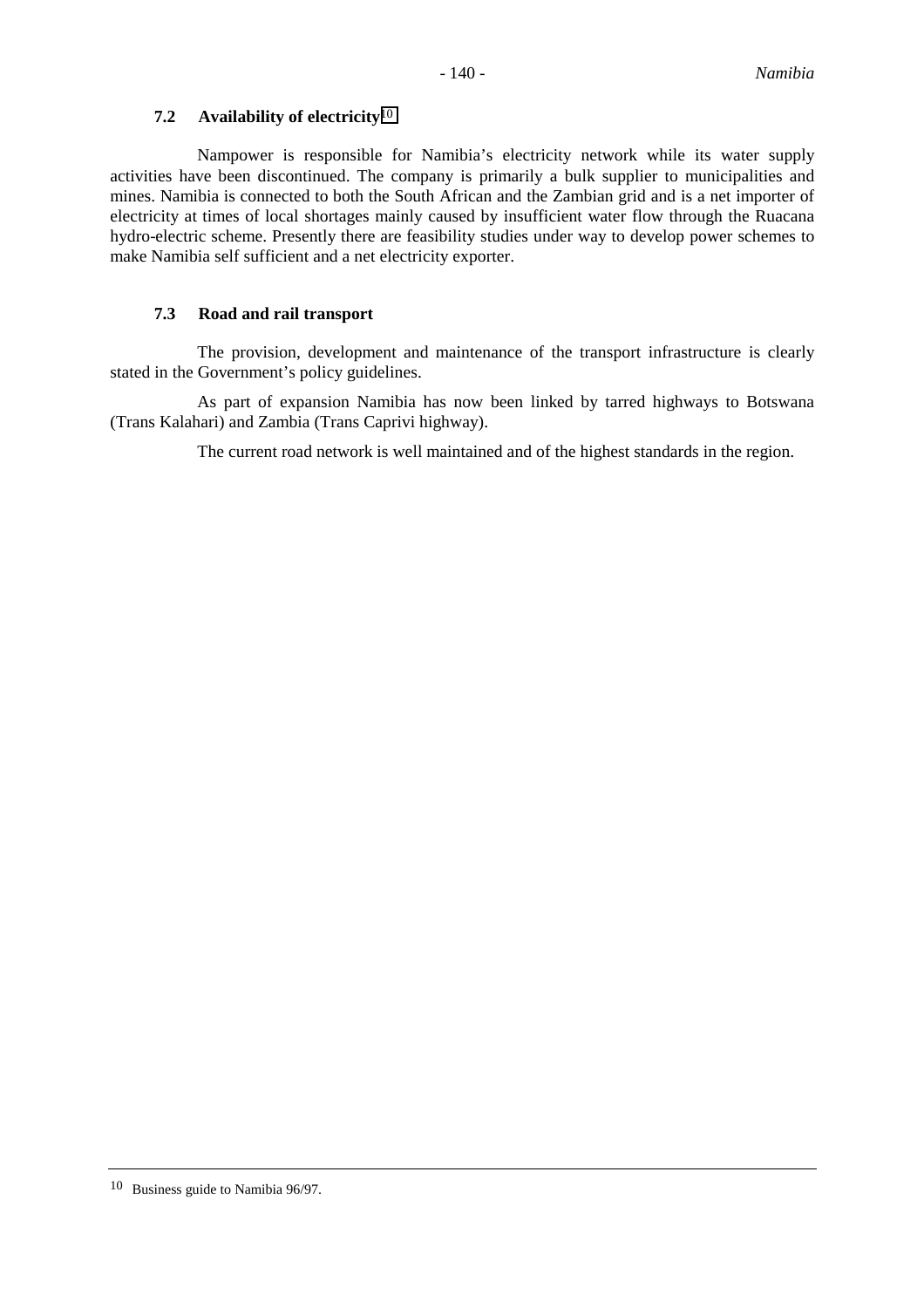# Table 1 **Basic statistical data**

|                                                        | 1992         | 1993         | 1994          | 1995          | 1996                  |
|--------------------------------------------------------|--------------|--------------|---------------|---------------|-----------------------|
| GDP (N\$ billions) (at market prices) <sup>2</sup>     | 1.42<br>8.20 | 1.46<br>8.80 | 1.50<br>10.90 | 1.54<br>12.20 | $1.59$ (est)<br>13.80 |
| GDP per capita (1990 constant N\$)                     | 5,774        | 6.027        | 7,266         | 7.922         | 8,679                 |
| Exchange rate (domestic vis-à-vis $USD$ ) <sup>3</sup> |              |              |               |               |                       |
|                                                        | 3.05300      | 3.39750      | 3.54350       | 3.64750       | 4.68250               |
|                                                        | 2.85201      | 3.26774      | 3.55080       | 3.62709       | 4.29935               |

1 International financial statistics (IMF) October 1997. 2 National Accounts Central Statistics Bureau. 3 IMF financial statistics October 1997.

# Table 2

### **Settlement media used by non-banks**

# (in N\$ billions at year-end, not seasonally adjusted)

| 1992 | 1993 | 1994   | 1995   | 1996   |
|------|------|--------|--------|--------|
|      | ۰    | 279.81 | 320.68 | 385.08 |
| 1.06 | 1.40 | 1.55   | 1.64   | 2.62   |
| 0.44 | 0.69 | 0.62   | 0.71   | 1.18   |
| 0.47 | 0.49 | 0.65   | 0.65   | 0.91   |
| 0.15 | 0.22 | 0.28   | 0.28   | 0.53   |
| 0.86 | 1.32 | 1.57   | 1.65   | 2.70   |
| 2.76 | 3.36 | 4.35   | 5.37   | 6.68   |

<sup>1</sup> Narrow money supply currency in circulation and demand deposits. <sup>2</sup> M1 plus quasi-money (savings and time deposits with banking institutions).

# Table 3

# **Settlement media used by banks**

(in N\$ billions)

|                                                                       | 1992 | 1993 | 1994 | 1995 | 1996 |
|-----------------------------------------------------------------------|------|------|------|------|------|
| balances held at central<br>Reserve<br>bank<br>(average annual) $*$ . | 0.12 | 0.25 | 0.35 | 0.21 | 0.44 |

\* These balances are not available for settlement purposes.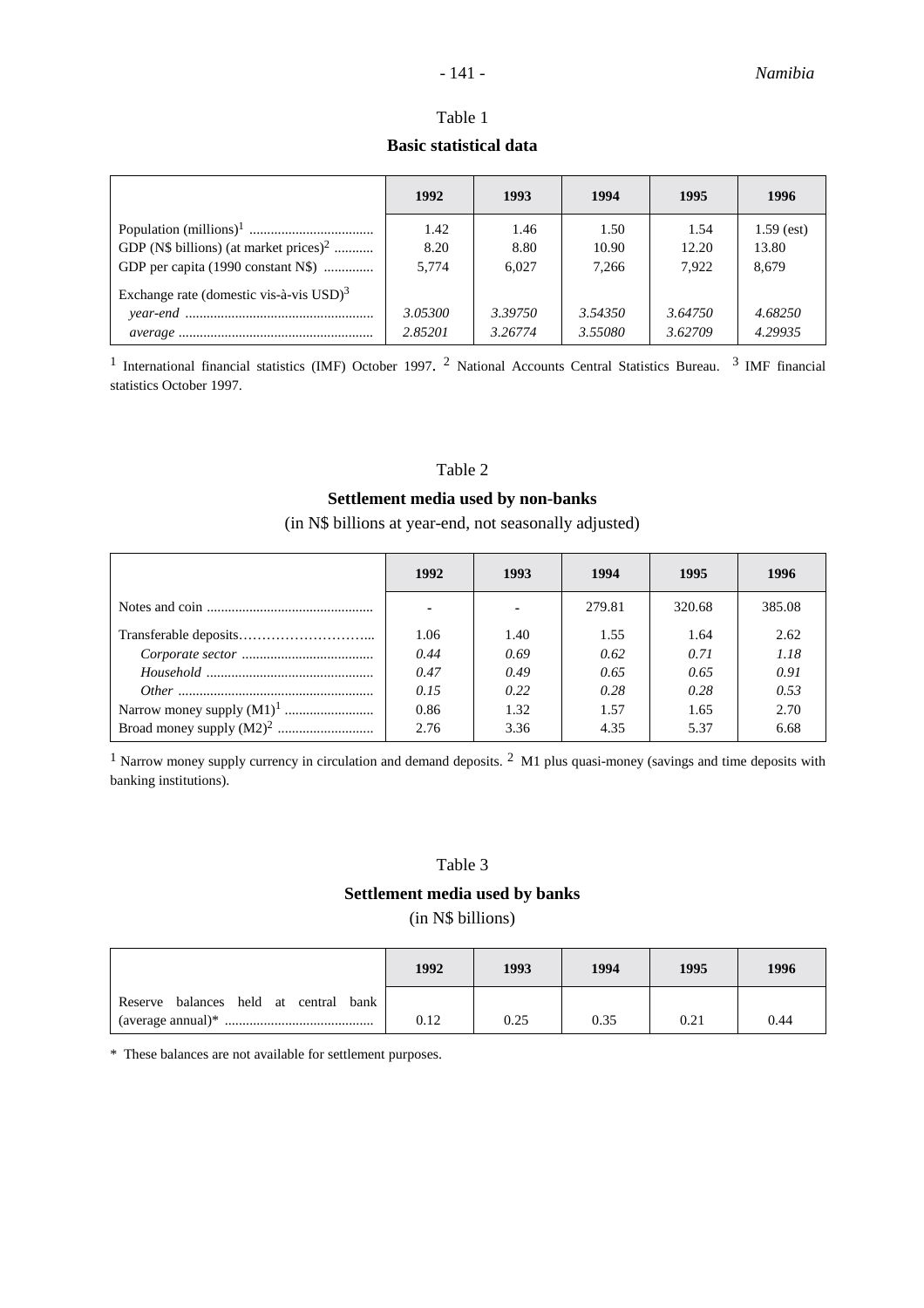# **Banknotes and coin**

(at end-1996)

|                                                         | 1992 | 1993 | 1994                     | 1995                     | 1996   |
|---------------------------------------------------------|------|------|--------------------------|--------------------------|--------|
| Total banknotes and coin                                |      |      |                          |                          |        |
| outstanding (millions)                                  |      |      | 332.71                   | 380.18                   | 451.78 |
|                                                         |      |      |                          |                          |        |
| Denominations of banknotes:                             |      |      |                          |                          |        |
|                                                         |      |      |                          |                          | 23.8   |
|                                                         |      |      | 158.4                    | 168.8                    | 187.6  |
|                                                         |      |      | 106.7                    | 129.3                    | 137.1  |
|                                                         |      |      | $\overline{\phantom{a}}$ | $\overline{\phantom{a}}$ | 8.8    |
|                                                         |      |      | 52.9                     | 59.5                     | 66.7   |
| Denominations of coin:                                  |      |      |                          |                          |        |
|                                                         |      |      | 7.5                      | 9.1                      | 9.4    |
|                                                         |      |      | 4.5                      | 8.5                      | 11.5   |
|                                                         |      |      | 1.5                      | 2.4                      | 3.2    |
|                                                         |      |      | 0.87                     | 1.9                      | 2.7    |
|                                                         |      |      | 0.34                     | 0.68                     | 0.98   |
| Banknotes and coin held by<br>credit institutions       |      |      |                          |                          |        |
| Total banknotes and coin<br>outside credit institutions |      |      |                          |                          |        |
| Banknotes held in overseas                              |      |      |                          |                          |        |

# Table 5

# **Institutional framework**

(at end-1996)

| <b>Categories</b>             | Number of<br><b>institutions</b> | Number of<br><b>branches</b> | Number of<br>accounts<br>(thousands) | <b>Value of accounts</b><br>(N\$ millions) |
|-------------------------------|----------------------------------|------------------------------|--------------------------------------|--------------------------------------------|
| Central bank                  |                                  |                              | 0.5                                  | 2,013                                      |
| Commercial banks <sup>*</sup> |                                  | 78                           | 650                                  | 6,408                                      |
|                               |                                  |                              |                                      |                                            |
| Building societies*           |                                  | 11                           |                                      |                                            |
| Public credit institutions*   |                                  |                              |                                      |                                            |
|                               |                                  | 80                           | 102                                  | 140                                        |

\* Estimates.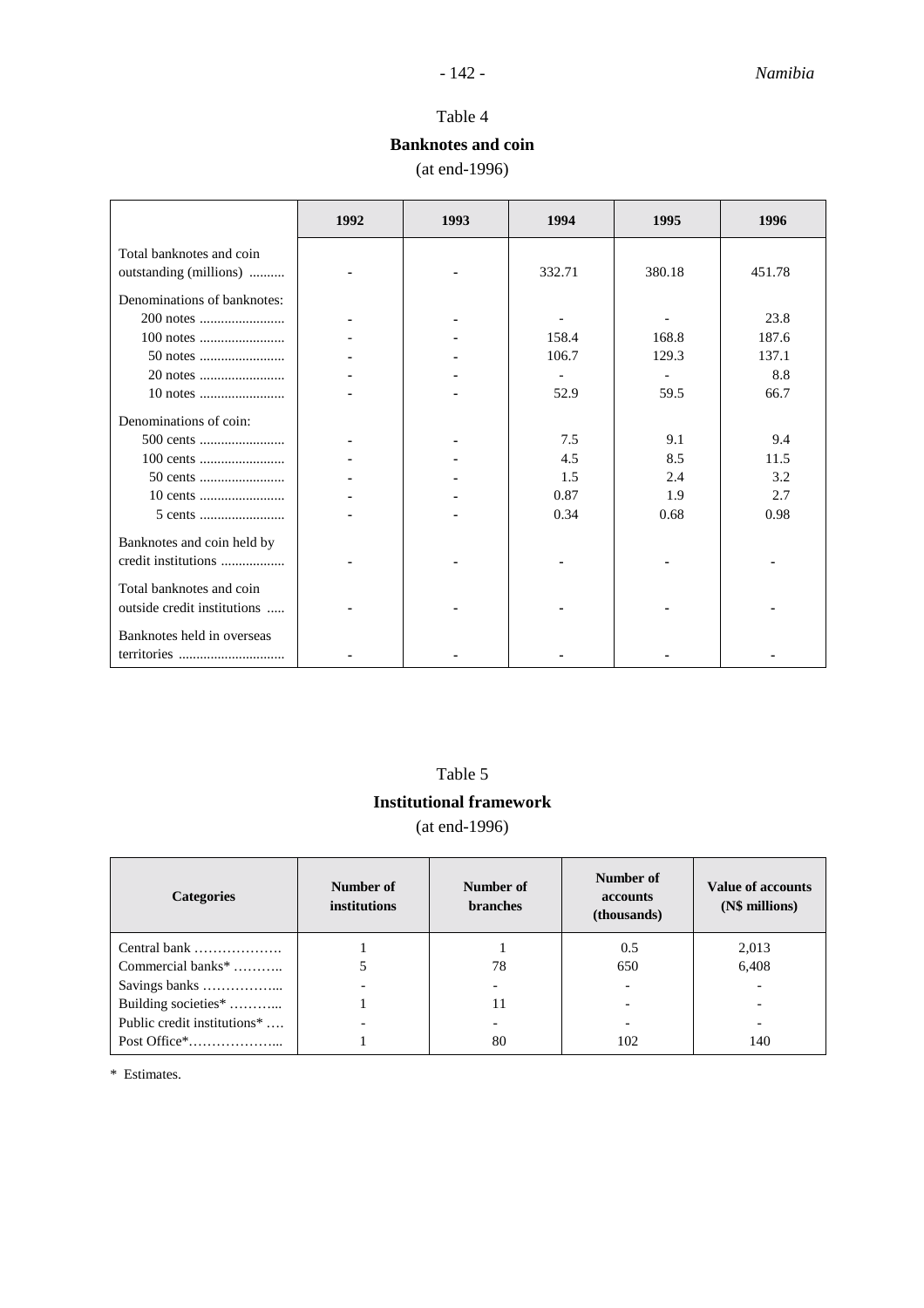# Table 6 **Cash dispensers, ATMs and EFTPOS terminals**

# (estimates)

|                                         | 1992 | 1993                     | 1994 | 1995 | 1996 |
|-----------------------------------------|------|--------------------------|------|------|------|
| Cash dispensers and ATMs:               |      |                          |      |      |      |
|                                         |      | $\overline{\phantom{0}}$ |      | 5    |      |
|                                         | 45   | 60                       | 99   | 119  | 124  |
| Volume of transactions (in millions)    | 0.70 | 1.29                     | 1.83 | 4.86 | 6.06 |
| Value of transactions (in N\$ billions) | 0.66 | 1.60                     | 2.29 | 3.09 | 3.55 |
| EFTPOS:                                 |      |                          |      |      |      |
|                                         |      |                          |      |      |      |
|                                         |      |                          |      |      |      |
| Volume of transactions (in millions)    |      |                          |      |      |      |
| Value of transactions (in N\$ billions) |      |                          |      |      |      |
|                                         |      |                          |      |      |      |

# Table 7

# **Number of payment cards in circulation**

(estimates, in thousands)

|                               | 1992 | 1993 | 1994  | 1995  | 1996  |
|-------------------------------|------|------|-------|-------|-------|
| Cards with a cash function    | 85.5 | 98.6 | 112.8 | 124.1 | 136.3 |
| Cards with a debit function   | 60.6 | 71.7 | 87.1  | 99.3  | 124.2 |
| Cards with a credit function  | 12.5 | 14.7 | 16.0  | 19.9  | 22.6  |
| Cards with a cheque guarantee |      |      |       |       |       |
| function                      | 4.0  | 5.9  | 7.0   | 8.3   | 9.8   |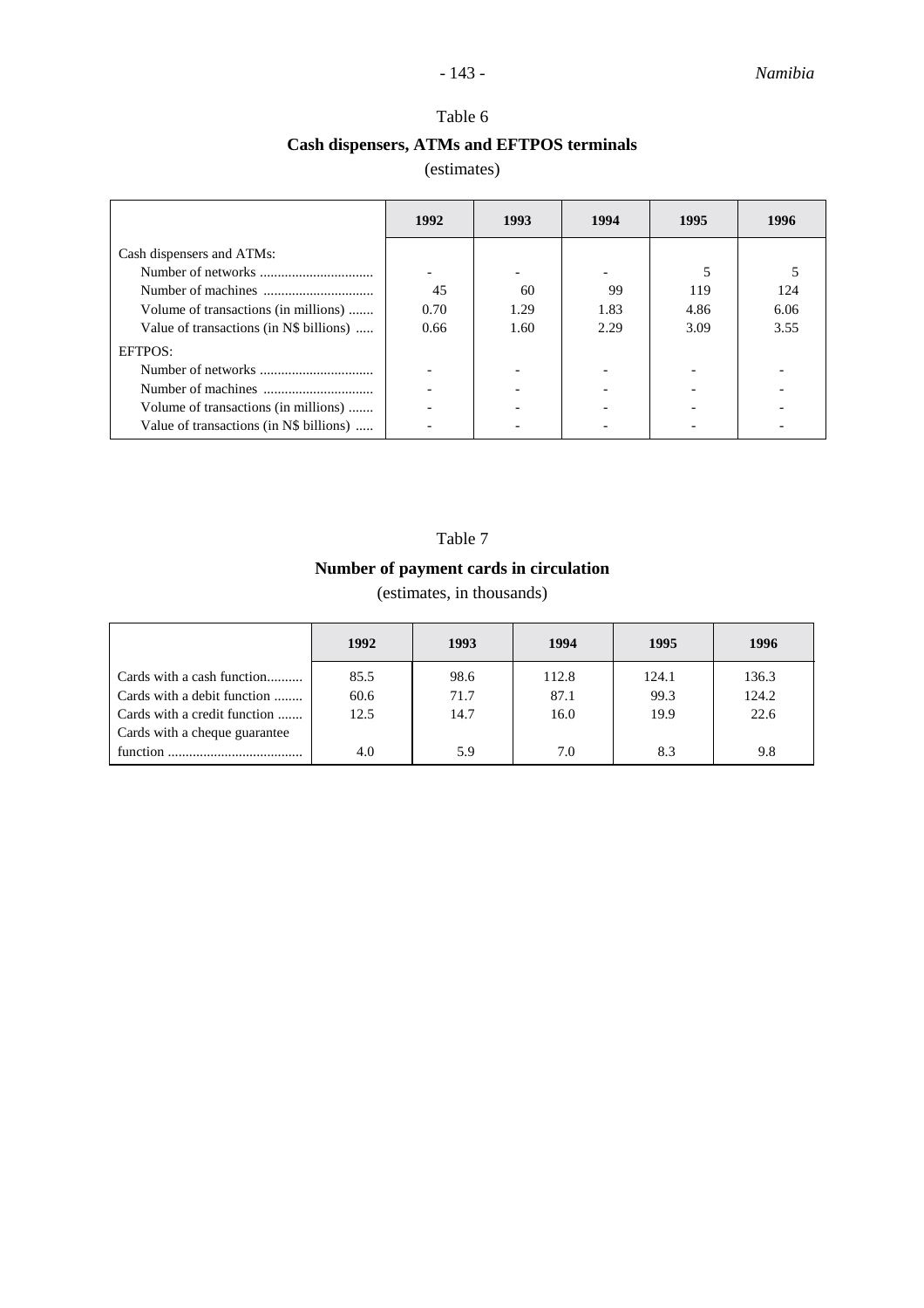# **Payment instructions handled by selected payment systems: value of transactions**

(estimates, in N\$ billions)

|                               | 1992  | 1993  | 1994  | 1995  | 1996  |
|-------------------------------|-------|-------|-------|-------|-------|
| <b>Clearing House:</b>        |       |       |       |       |       |
|                               | 21.70 | 24.56 | 21.88 | 23.94 | 30.48 |
| Securities clearing balances  |       |       |       |       |       |
|                               |       |       |       |       |       |
|                               |       |       |       |       |       |
|                               |       |       |       |       |       |
| Ordinary credits              | 9.07  | 10.82 | 12.30 | 13.62 | 14.77 |
| Bilaterally exchanged credits |       |       |       |       |       |
|                               |       |       |       |       |       |
|                               |       |       |       |       |       |
| Large-value system            |       |       |       |       |       |
| Direct debits $(CVs)$ in\out  | 0.12  | 0.11  | 0.12  | 0.19  | 0.44  |
| Truncated cheques             |       |       |       |       |       |
|                               |       |       |       |       |       |
| Credit transfers (CVs) out    |       |       |       |       |       |
| Large-value transfers         |       |       |       |       |       |

# Table 9

# **Transfer instructions handled by securities settlement systems: volume of transactions**

(thousands)

|                       | 1992 | 1993  | 1994  | 1995  | 1996  |
|-----------------------|------|-------|-------|-------|-------|
| Treasury certificates | 263  | 1,778 | 2,174 | 2,960 | 7,520 |
| Government securities | 33   | 55    | 35    | 32    | 33    |
|                       |      |       |       |       |       |
|                       |      |       |       |       |       |
|                       |      |       |       |       |       |
|                       |      |       |       |       |       |
|                       |      |       |       |       |       |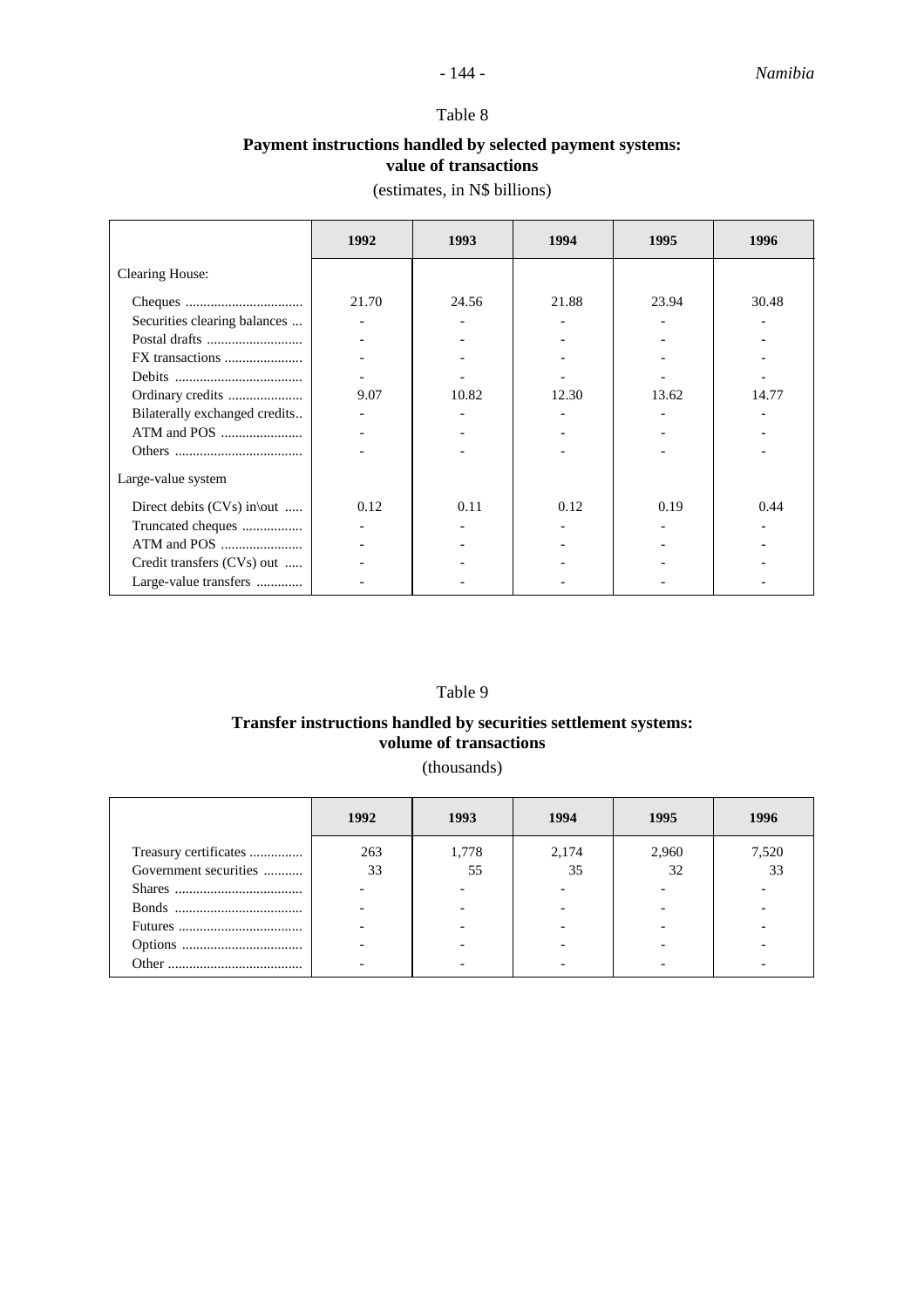# **Transfer instructions handled by securities settlement systems: value of transactions**

# (in N\$ billions)

|                       | 1992 | 1993 | 1994 | 1995 | 1996 |
|-----------------------|------|------|------|------|------|
| Treasury certificates | 0.23 | 0.73 | 0.84 | 1.20 | 2.77 |
| Government securities | 0.10 | 0.32 | 0.23 | 0.43 | 0.40 |
|                       |      |      |      |      |      |
|                       |      |      |      |      |      |
|                       |      |      |      |      |      |
|                       |      |      |      |      |      |
|                       |      |      |      |      |      |

# Table 11

# **Indicators of various cashless payment instruments: volume of transactions**

(estimates, in millions)

| <b>Instruments</b>                                                                | 1992  | 1993                     | 1994  | 1995  | 1996  |
|-----------------------------------------------------------------------------------|-------|--------------------------|-------|-------|-------|
|                                                                                   | 10.09 | 10.23                    | 10.59 | 11.56 | 12.43 |
| Payments by debit and credit                                                      |       | $\overline{\phantom{0}}$ |       |       |       |
| Paper-based credit transfers                                                      | 1.10  | 1.12                     | 1.45  | 1.87  | 2.40  |
| Paperless credit transfers:<br>customer initiated<br>interbank/large-value direct |       |                          |       |       |       |
|                                                                                   | 0.08  | 0.08                     | 0.08  | 0.08  | 0.11  |
|                                                                                   | 1.1   | 1.2                      | 1.3   | 1.4   | 1.5   |
|                                                                                   |       |                          |       |       |       |
|                                                                                   | 12.37 | 12.63                    | 13.42 | 14.92 | 16.44 |